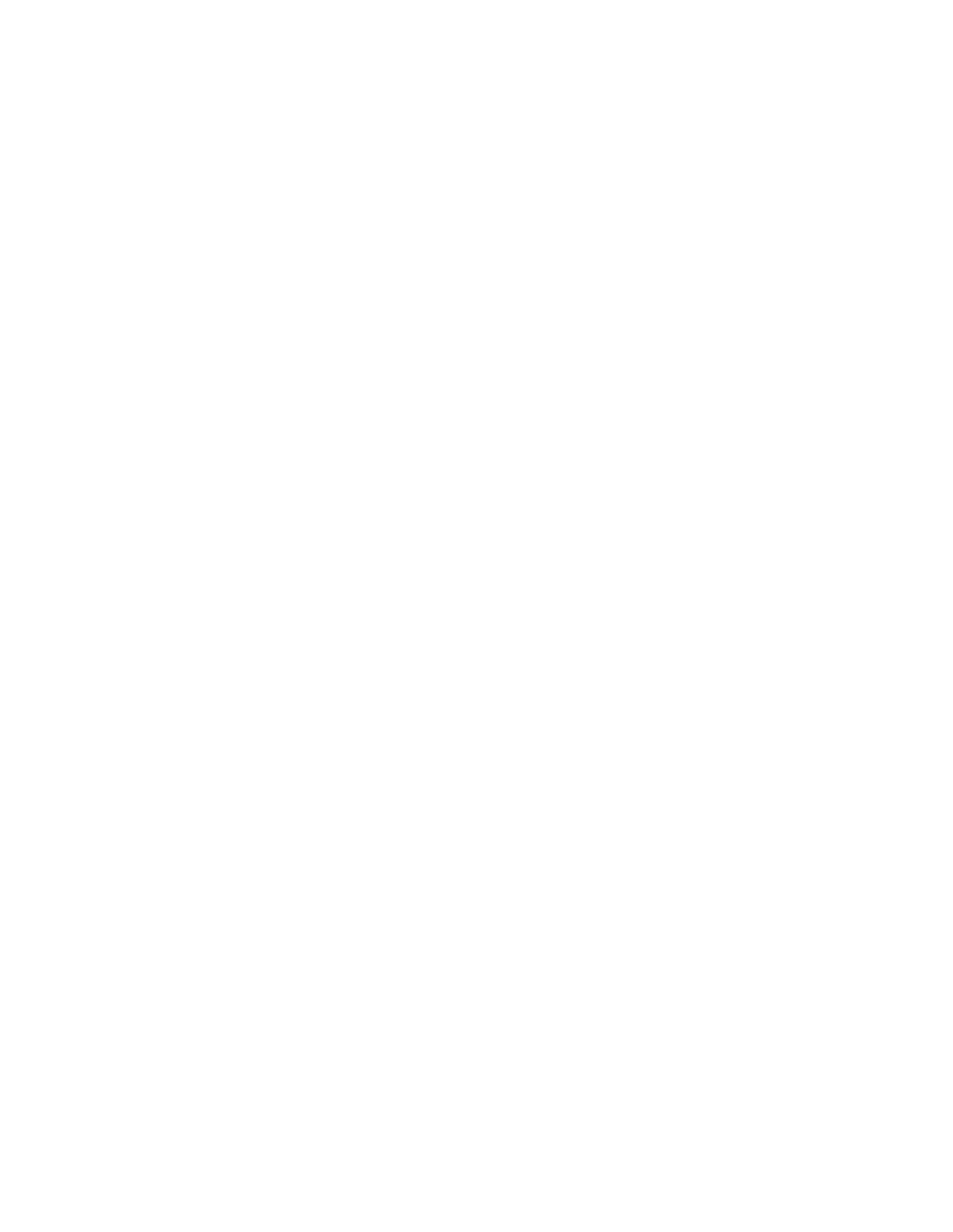# **TABLE OF CONTENTS**

| I.   |                                                  |  |
|------|--------------------------------------------------|--|
|      |                                                  |  |
|      |                                                  |  |
|      |                                                  |  |
| II.  |                                                  |  |
|      |                                                  |  |
|      |                                                  |  |
|      |                                                  |  |
|      |                                                  |  |
|      |                                                  |  |
| III. |                                                  |  |
| IV.  |                                                  |  |
| V.   |                                                  |  |
|      |                                                  |  |
|      |                                                  |  |
|      |                                                  |  |
|      |                                                  |  |
|      | i. Excused/Unexcused Tardy                       |  |
|      | ii. Unexcused Tardy                              |  |
|      |                                                  |  |
| VI.  |                                                  |  |
| VII. |                                                  |  |
|      |                                                  |  |
|      |                                                  |  |
|      |                                                  |  |
|      |                                                  |  |
|      | D. Report Card Calendar K-3 thru Middle School 7 |  |
|      | $E_{\cdot}$                                      |  |
|      | $F_{\cdot}$                                      |  |
| IX.  |                                                  |  |
|      |                                                  |  |
|      |                                                  |  |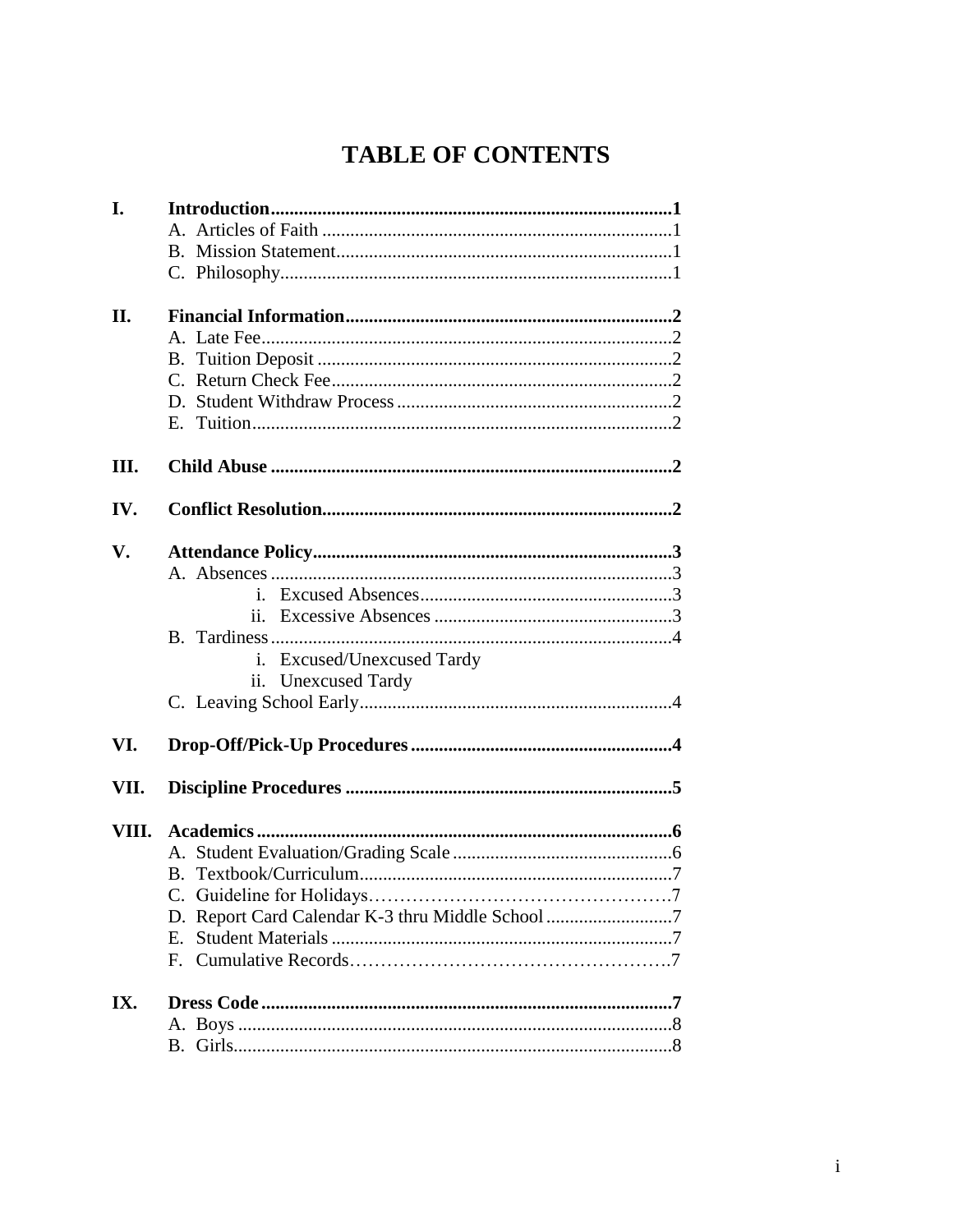| X.   |                                                  |  |
|------|--------------------------------------------------|--|
| XI.  |                                                  |  |
|      |                                                  |  |
|      |                                                  |  |
|      |                                                  |  |
|      |                                                  |  |
|      |                                                  |  |
|      | Е.                                               |  |
|      |                                                  |  |
|      |                                                  |  |
|      | L.                                               |  |
|      | J.                                               |  |
|      |                                                  |  |
| XII. |                                                  |  |
|      |                                                  |  |
|      |                                                  |  |
|      |                                                  |  |
| XIV. |                                                  |  |
|      | A. General Information, Policies & Procedures 16 |  |
|      |                                                  |  |
| XV.  |                                                  |  |
| XVI. |                                                  |  |
|      |                                                  |  |
|      |                                                  |  |
|      |                                                  |  |
|      |                                                  |  |
|      |                                                  |  |
|      |                                                  |  |
|      |                                                  |  |
|      |                                                  |  |
|      |                                                  |  |
|      |                                                  |  |
|      |                                                  |  |
|      | $a_{-}$                                          |  |
|      | $\mathbf{b}$ .                                   |  |
|      |                                                  |  |
|      | Е.                                               |  |
|      |                                                  |  |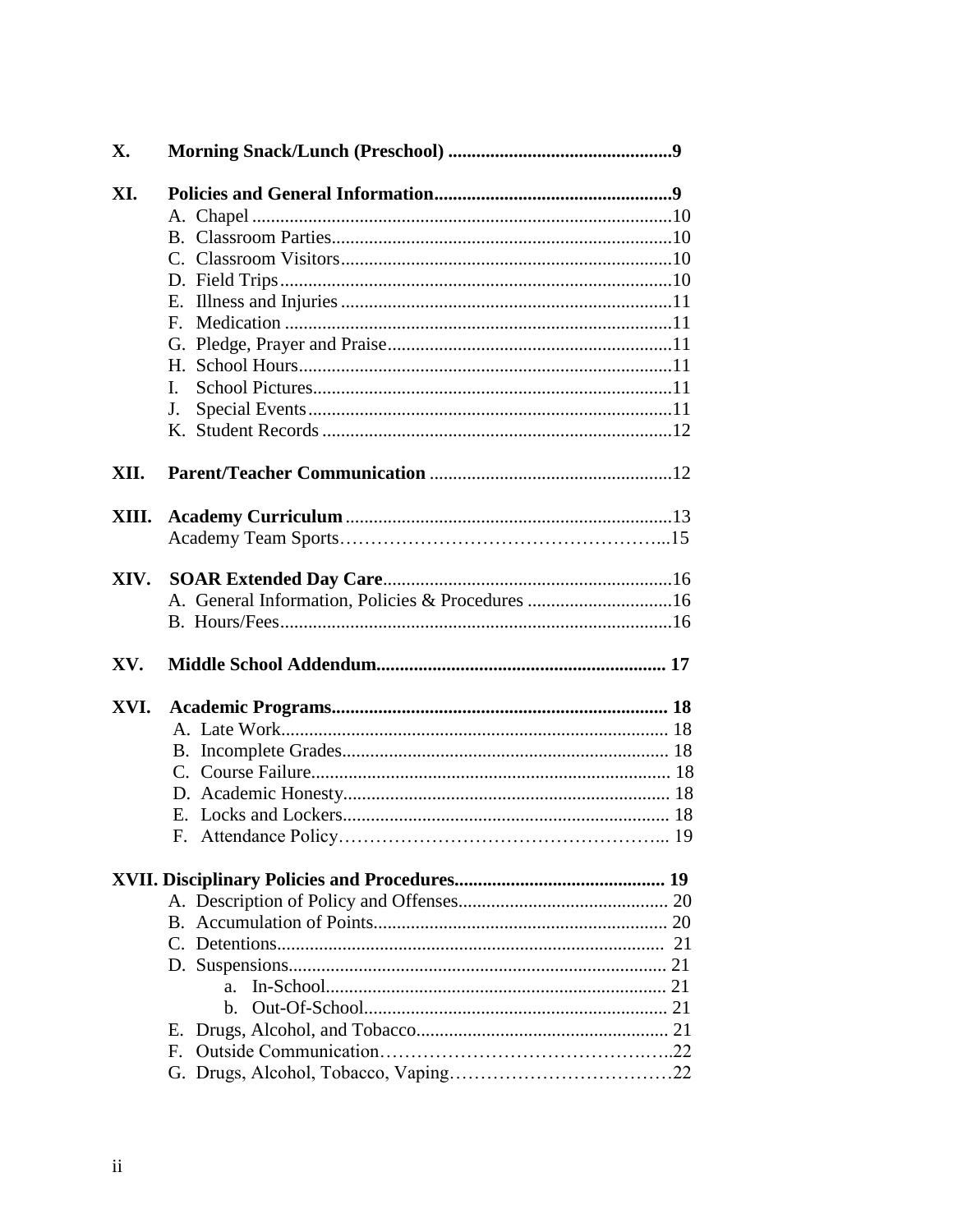| H. Social Media/Cyber-Bullying |  |
|--------------------------------|--|
| I.                             |  |
|                                |  |
|                                |  |
|                                |  |
|                                |  |
|                                |  |
|                                |  |
|                                |  |
|                                |  |
|                                |  |
|                                |  |
|                                |  |
|                                |  |
|                                |  |
|                                |  |
|                                |  |
|                                |  |
|                                |  |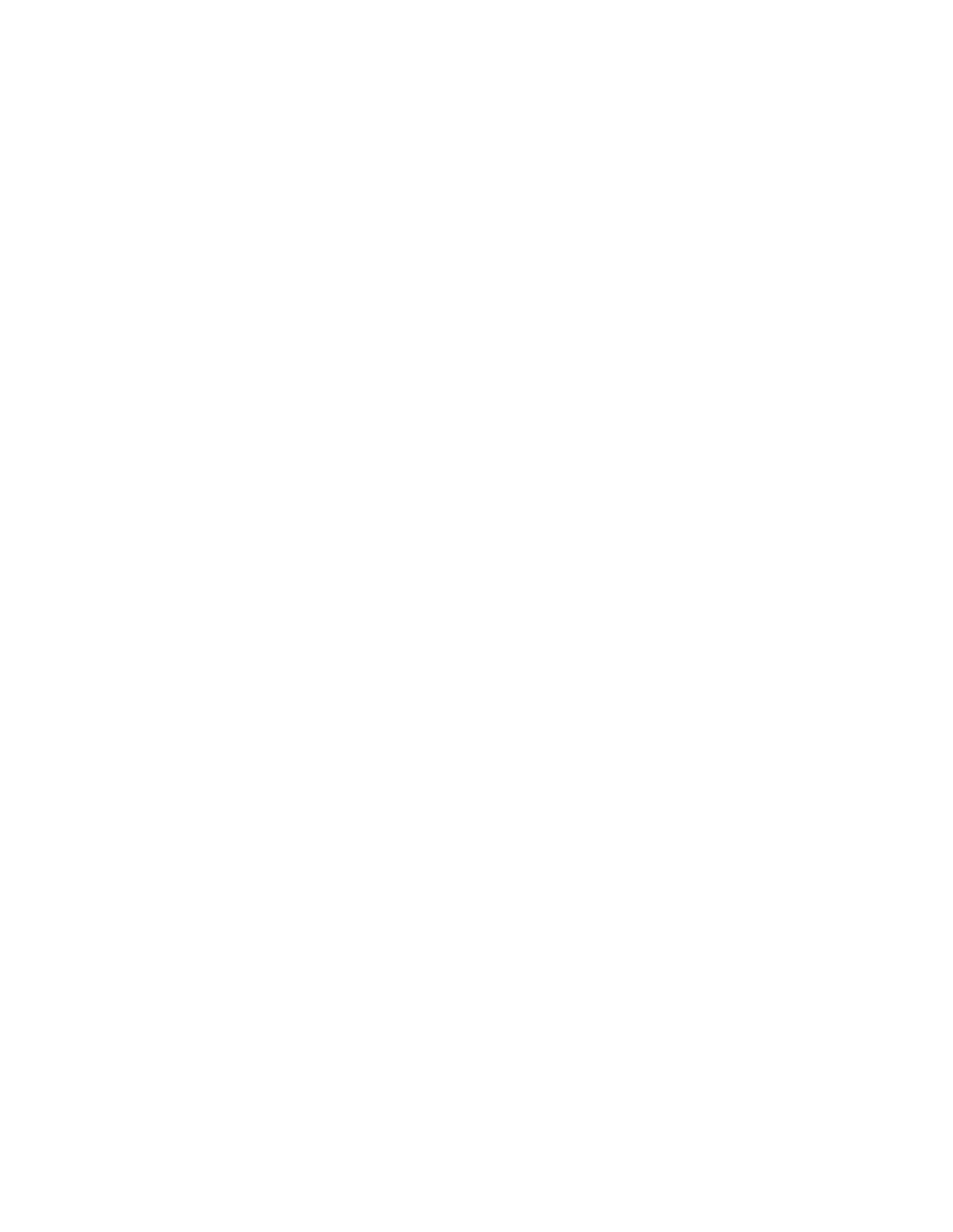## **I. Introduction**

#### A. Articles of Faith

The First Baptist Brandon Christian Academy has adopted the following Articles of Faith:

1. We believe the Bible to be the inspired, inerrant, infallible, and authoritative Word of God. 2. We believe that there is one God, eternally existent in three persons: Father, Son, and Holy Spirit.

3. We believe in the deity of our Lord Jesus Christ, in His virgin birth, in His sinless life, in His miracles, in His atoning death through His shed blood, in His bodily resurrection, in His ascension to the right hand of the Father, and His personal return in power and glory.

4. We believe that for salvation of the lost and sinful man, a personal relationship with Jesus Christ is absolutely essential.

5. We believe in the resurrection of both the saved and lost, they that are saved unto the resurrection of life and they that are lost unto the resurrection of damnation.

6. We believe in the spiritual unity of believers in our Lord Jesus Christ.

7. We believe in the present ministry of the Holy Spirit by whose indwelling the Christian is enabled to live a godly life.

8. We believe that a spiritual leader should be an active participant in a local body of believers called the church.

9. We believe that God has commanded that no intimate sexual activity be engaged outside of a marriage between a man and woman. We believe any form of homosexuality, lesbianism, bisexuality, transgender, bestiality, incest, fornication, adultery and pornography are not acceptable according to the Bible. We believe that the only Biblical marriage is the joining of one man and one woman by mutual covenant.

10. We believe that God wonderfully and immutably creates each person as male or female. These two distinct, complementary genders together reflect the image and nature of God. (Genesis 1:26-27) Rejection of one's biological sex is a rejection of the image of God within that person.

#### B. Mission Statement

The mission of First Baptist Brandon Christian Academy is to honor and serve Jesus Christ by providing academic and Biblical excellence for boys and girls while developing their faith in partnership with the home, the church, and the community.

#### C. Philosophy

We believe that the education of a child is not an end to itself, but that it relates to a much larger purpose of communicating "the grace and knowledge of our Lord and Savior Jesus Christ." (2 Peter 3:18).

We work in a partnership fashion with the home, the church, and the community to achieve our mission to honor Jesus Christ by creating an environment of academic and biblical excellence for our students while guiding their faith in God.

Our total commitment is to develop a preschool, elementary and middle school program in which our community identifies us as: Christ-centered, educationally sound, biblically influenced, welcoming to all, a place of peace, love and joy, and a school that provides equal opportunities to each and every child.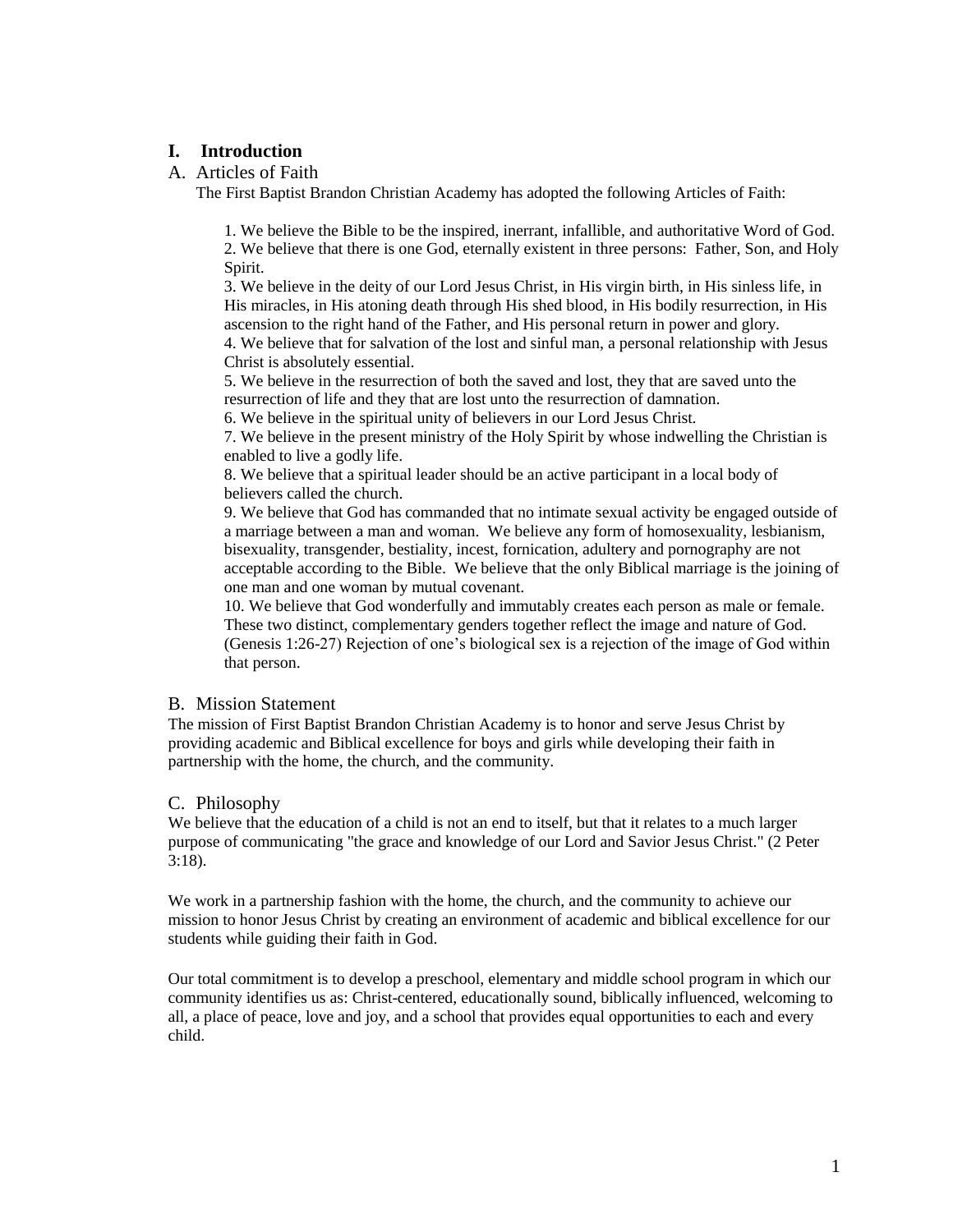#### **II. Financial Information**

A. Late Fee

There will be a late charge of \$60.00 on any account when the tuition has not been paid by the due date.

B. Tuition Deposit Fee

The tuition deposit fee is due at the time of registration and is non-refundable unless the Academy determines that it cannot accept the applicant.

Returning/New families \$175.00 **After March 31st** \$250.00

C. Return Check Fee

There will be a \$12.00 charge for returned checks.

#### D. Student Withdraw Process

Students who withdraw from the Academy must notify the Administration thirty (30) days in advance. If a student registered at the Academy for any part of a month that school is in session (including August), the full month tuition installment is due.

#### E. Smart Tuition

Online Enrollment**-www.enrollwithsmart.com** Find the School # **12958.** Enter contact information of person paying tuition. Enter student information. Review payment plans and choose one. Submit. Upon online enrollment completion, a confirmation email will be sent to you. Once the Academy has activated your account, you will receive and email with login instructions. To view balance, make payments, update information or chat live, access your account at **[www.parent.smarttuition.com.](http://www.parent.smarttuition.com/)** The Parent Help Center is open 24 hours a day, 365 days a year @ **888-868-8828**.

#### **III. Child Abuse**

Teachers suspecting that a child is a victim of physical, sexual, or emotional abuse will notify an administrator immediately. Educators are mandatory reporters. Teachers, staff, and administrators are required by law to report potentially abusive situations.

If the Administration is not available, a teacher will notify one of the Pastors of First Baptist Brandon. The teacher should also contact the Florida Abuse Hotline at 800-962-2873.

#### **IV. Conflict Resolution**

There are legitimate ways to handle any complaint which may arise during the school year. First Baptist Brandon Christian Academy encourages each parent to respect the teacher as a professional, and likewise, the teacher to respect the role of the parents.

The common goals of Christian teachers and parents can be more readily achieved when a friendly, open relationship exists between the home and school. Therefore, special mention is made of the best method for resolving problems. Please heed the following guidelines: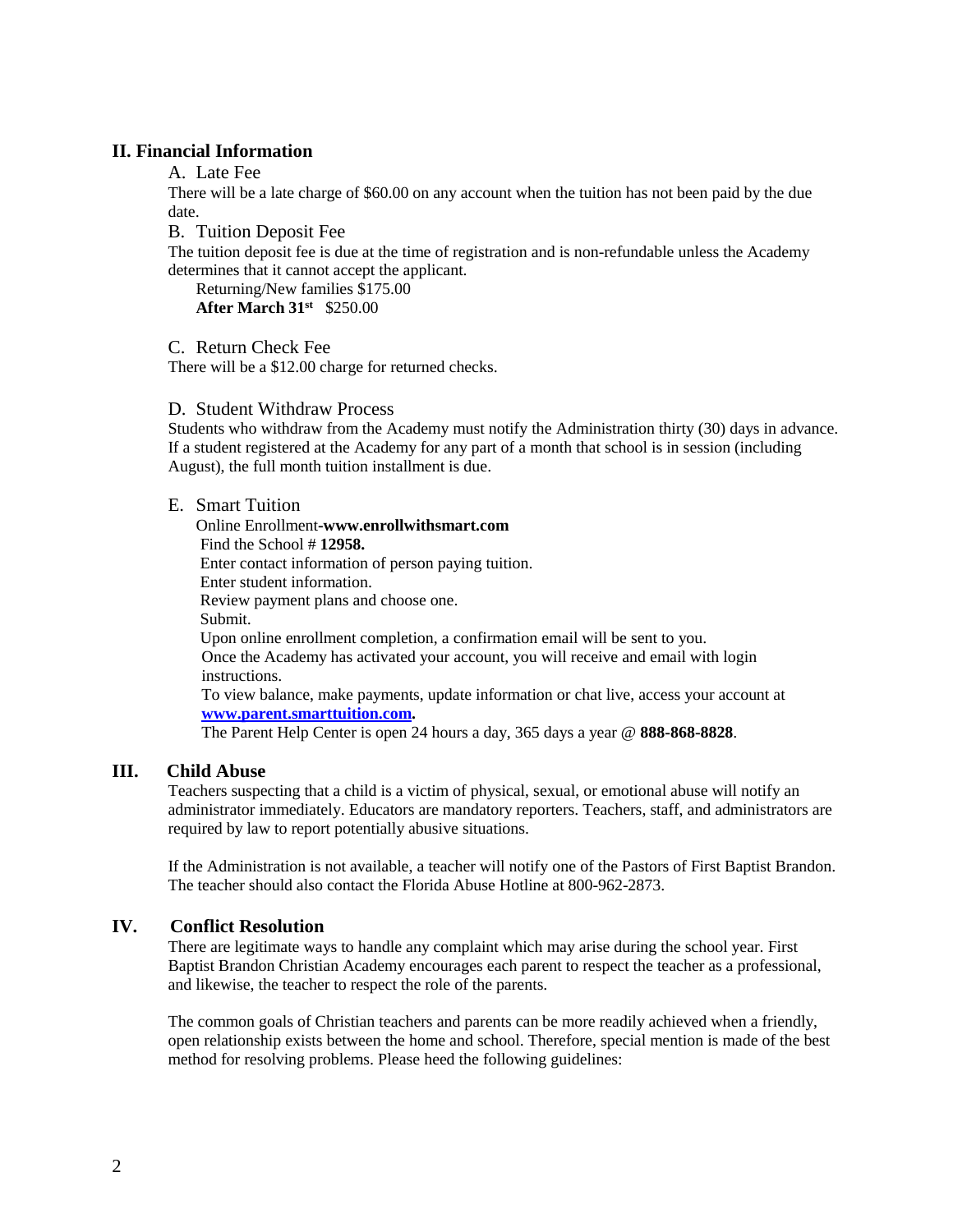- 1. When a classroom problem or other situations occur, the parent must first take the problem to the teacher. This can normally be handled by a telephone call or note.
- 2. If a conference is needed with the teacher, the teacher should contact the parent to schedule a conference. The teacher should notify school administration with the date and time a conference will take place. After the conference has taken place a Parent/Teacher Conference Form must be completed and placed on file.
- 3. Should the matter still not be resolved, a conference with the parent, teacher and, administrator may become necessary.
- 4. If the problem is not resolved, the Administrator will contact the appropriate ministerial staff member, Senior Pastor and/or Children and Families Committee.
- 5. Some dos and don'ts.
	- a. Problems should not be discussed in the hallways, before school, or during school hours. Whether by phone or in person, teachers are available after school.
	- b. Do not discuss your problem with uninvolved parties (secretaries, other teachers, other parents, etc.).
	- c. Do not discuss problem situations in front of children.

#### **If any step of this process is skipped, the parent will be referred back to the appropriate person.**

If parents lose their tempers, become verbally or physically threatening or hostile, including cursing and using foul language towards children, parents, or First Baptist Brandon Christian Academy faculty and staff, the administration reserves the right to remove the parent(s) from the campus, from any and all extracurricular activities, and/or dismiss their child/children from First Baptist Brandon Christian Academy.

If parents are having difficulties with each other because of situations occurring at school, it is expected that the parents will involve administration in the resolution of these issues. Otherwise, any discussion of problems not involving the school should occur elsewhere.

#### **V. Attendance Policy**

First Baptist Brandon Christian Academy operates from August – May each year.

#### A. Absences

Parents should call the school (689-9435) by 8:00 a.m. the day a child is absent; then when the child returns to school students must bring notes written by parents/guardians and/or doctors to the teacher. Teachers will provide the opportunity for students to make up missed work in a timely fashion, but the initiative for commencing and completing make-up work rests with the student/parent. Make-up work must be completed within one week following the last day of absence. All notes from parents or guardians will be kept on file until the end of the school year.

i. Excused Absences

An absence will be excused in the case of illness, death in the family, or if written prior notice of an absence was given to and approved by the administrator. Students with excused absences will be allowed to make up all missed work within one week of the date of absence. Students who prearrange absences are expected to have all make-up work completed prior to leaving or immediately upon return.

#### ii. Excessive Absences

A maximum of five absences (excused or unexcused) will be allowed per nine weeks. Excessive absences should be brought to the attention of the administrator.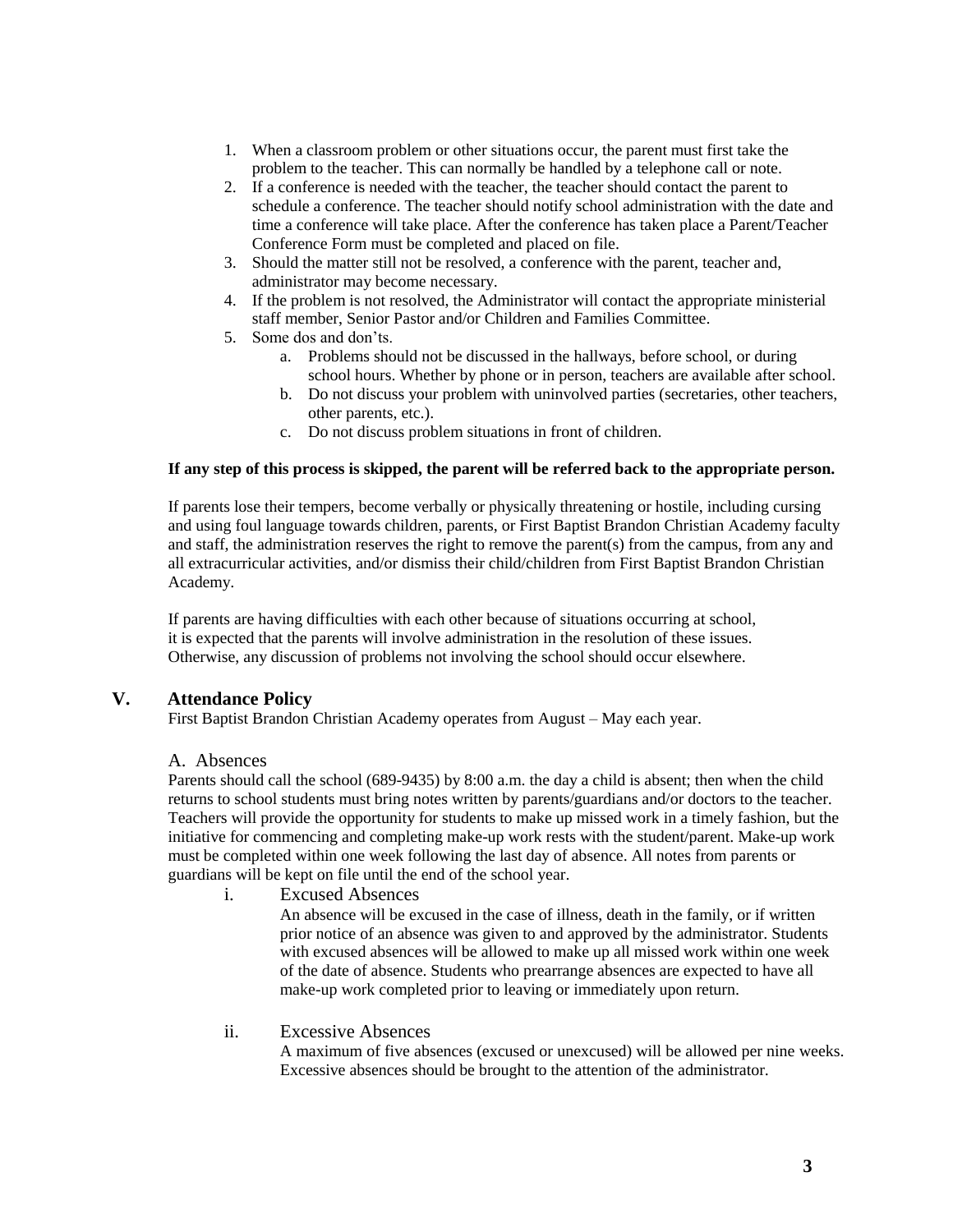Conferences will be scheduled with parents by the administration to discuss the importance of regular attendance. Behavior/citizenship/conduct will be affected. An "N" will be marked on the report card for attending school regularly with the  $6<sup>th</sup>$ absence.

B. Tardiness (Preschool & Elementary) - *See Middle School Addendum for MS tardy policy* Students in preschool and elementary are considered tardy after 9:00 am. (Middle School after 8:30 am). Excessive tardiness should be brought to the attention of an administrator. Conferences will be scheduled with parents by the administration to discuss the importance of timely arrival. Behavior/ citizenship/conduct will be affected.

#### i. Excused/Unexcused Tardy

Excused tardy includes personal sickness, family emergency or road emergency. If a student is late to a class period due to being held up in a previous class period, it is the student's responsibility to obtain a note from that teacher for an excused tardy.

 Unexcused Tardy includes oversleeping, traffic problems, stopping for breakfast or leaving home late.

#### ii. Excessive Tardy Policy

 A maximum of 5 tardies (excused or unexcused) will be allowed per nine weeks. After 5 tardies the student will not qualify for perfect attendance. In addition, the report card will be marked "N" for arrives to school on time, on the  $6<sup>th</sup>$  tardy.

#### C. Leaving School Early

A child must have permission from his/her parent or the school administrator before leaving during school hours. Please attempt to schedule doctor appointments before or after school. A parent/teacher conference will be requested if a student continually signs out early from school, without prior authorization from the administration. Excessive sign-outs will be brought to the attention of the administration. The student's citizenship grade will be affected.

Early Dismissal from Middle School classes will follow the guidelines from the absence policy. After the 5th absence from a class, the conduct grade will be lowered.

Middle School families are encouraged to make appointments for students before/after school or during Study Hall, which is each Thursday from 3:05-3:50 p.m.

When a child does need to leave early, the child must be signed out of the school office and a staff member will bring the child to the office. No child will be released to an adult until proper identification is made. If another person is picking up your child please send a note to the teacher or call the Academy office before your child is picked up. Notes brought in by someone picking up the child (other than the regular pick-up person) will not be accepted by the teacher.

#### **Parents are asked not to drop off late children or pick them up in the classroom.**

#### **VI. Drop-Off/Pick-Up Procedures Preschool/Elementary**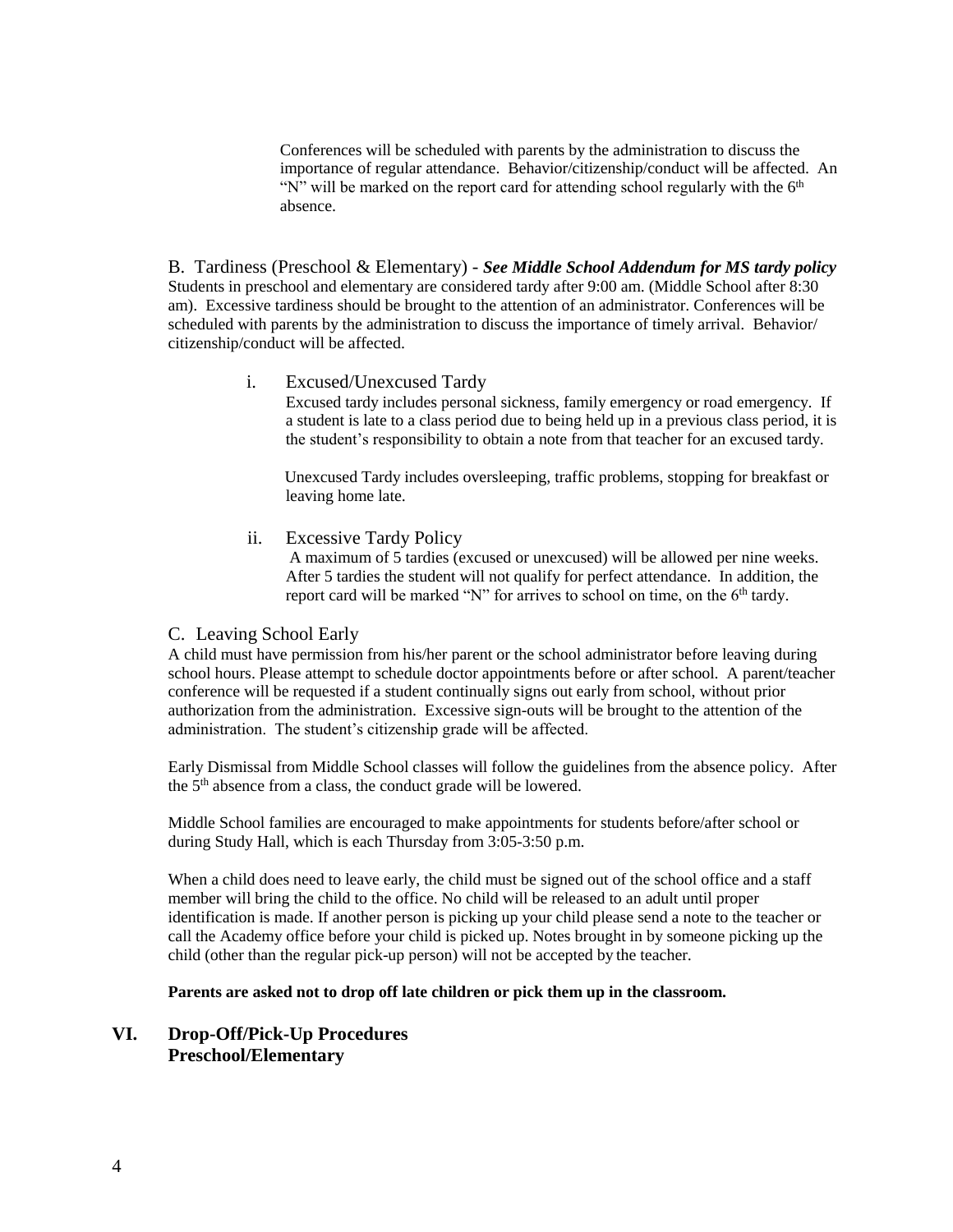Students will be walked to the classroom between 8:45 am and 9:00 am. Students who arrive after 9:00 a.m. must be walked to the Academy office to receive a tardy pass.

#### **Middle School**

Students should be in the classroom daily at 8:25 a.m. Students arriving after 8:30 a.m. must walk to Academy office for a tardy pass.

- Students, birth  $-4$  years old, should be picked up from the classroom at 1:30 pm. Parents arriving after 1:40 pm must pick-up their student in the Extended Care.
- Students, Kindergarten  $-5<sup>th</sup>$  grade, should be picked up from the classroom at 3:15 pm. Parents arriving after 3:25 pm must pick up their student in the Extended Care.
- Students in Middle School will be dismissed at 4:00 pm daily. Parents will pick up from the homeroom classroom.
- If your child is attending our "Extended Day Program" he/she will be delivered to the Extended Day class by our staff. Parents will pick-up their student from the Extended Day class at the designated time agreed upon. All Extended Day students must be picked up by 5:30 pm. (See Extended Care for more information)
- If another person is picking up your child please send a note to the teacher or call the Academy office before your child is picked up. Notes brought in by someone picking up the child (other than the regular pick-up person) will not be accepted by the teacher. No child will be released to an adult until proper identification is made.

#### **VII. Discipline Procedures**

Children thrive in a climate where they are respected, and clear guidelines are enforced as to acceptable and unacceptable behavior. At First Baptist Brandon Christian Academy, the following disciplinary practices are used:

- Teachers explain and review with the children age appropriate behaviors to use during a class session.
- Children may be provided incentives such as praise, special privileges, a positive note home, a positive phone call made to parents, or an award given when appropriate behavior is shown.
- If a child chooses to misbehave, he/she is reminded in a positive and loving way of what is appropriate.

When inappropriate behavior occurs, any of the following may be employed depending upon the nature of the behavior and the age of the child:

- Verbal correction by the adult in charge of the group.
- Removal from the group for a brief period of time ("time out".)
- Referral to the Academy office for counseling and "time out".
- Notification to parents for their assistance in correcting the inappropriate behavior.
- Discipline Referral (This will be placed in the student's cumulative records).
- Suspension/Expulsion deemed necessary by the administration.

#### **Cell phones and Electronics**

Cell phones or any electronic devices (Laptops, iPads, iPods, Nooks, Kindles, MP3 players, digital cameras, video recorders, gaming devices, etc.) are not to be used or seen during any part of school or extended care and at no time in bathrooms, locker rooms, lunchroom or playground.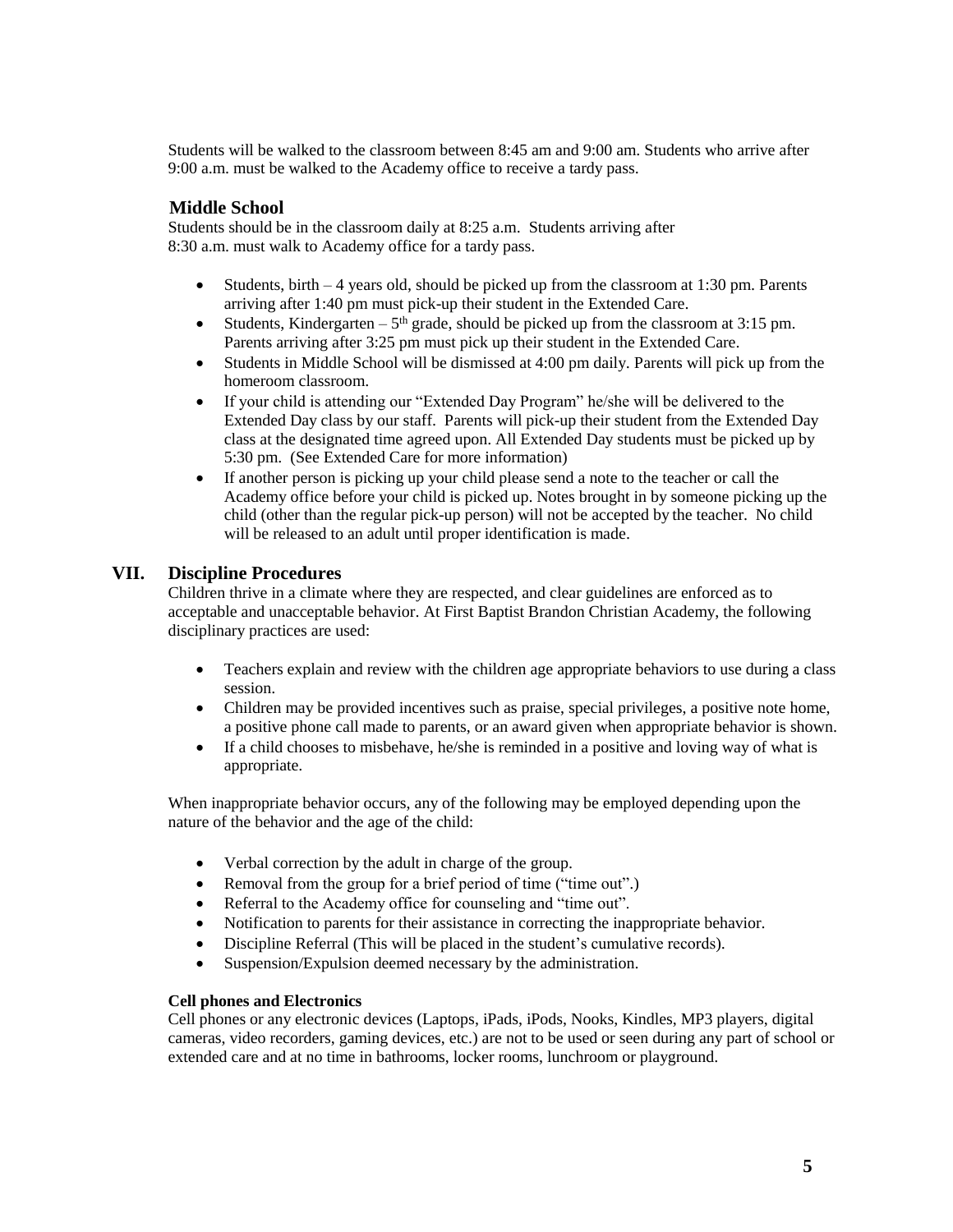Any use of a cell phone or electronic device during school hours will result in disciplinary action. If a student chooses to bring a cell phone or electronic device to school, it must be secured in the student's locker or backpack and must be turned off (not silent or vibrate). If a student brings a cell phone or electronic device to class or the phone rings or receives messages even while in a student's locker or backpack, the phone or electronic device will be confiscated for the remainder of the day. Confiscated phones or electronic devices may be picked up by a parent after school with administrative approval. Students whose phones or electronic devices are confiscated more than once may lose the privilege of having a phone or electronic device on school property.

Use of a cell phone or electronic device during a test for any reason will automatically be considered cheating and appropriate academic and disciplinary action will be taken at the sole discretion of the administration.

#### **Outside Communication**

Parents/family members are asked not to call/text the student during school hours. A text through the student's iPad/phone is a distraction to their academic day. If you need to reach your student during the school day, please call the office at (813)689-9435.

NOTE: An exception to this policy is the use of iPads in Middle School and only for school purposes as directed by the teacher. Please see section XVIII "Middle School Technology Agreement" for the specific policy that applies to Middle School.

**NOTE: This is a general overview of our discipline plan. Corporal disciplinary action is not used at any time. Consideration is always given to the age of the child and specific needs of each and every child. Each parent will receive a copy of the discipline plan for their child's classroom.**

#### **VIII. Academics**

A. Student Evaluations

Student evaluations will take place in the fall and spring of each year. This evaluation (check list) will be shared with parents during fall and spring conference dates.

Middle School<br>A=90-100%

F=59% or below  $I = Incomplete$ 

- Infants-2's
- $\bullet$  K3/K4
- Elementary & Middle School Grading Scale

| Kindergarten – $2nd$ grade skills are graded as follows: | $3rd - 5th$ grade skills are graded as follows: | Middle Scho    |
|----------------------------------------------------------|-------------------------------------------------|----------------|
| $E = 90-100%$                                            | $A = 90-100\%$                                  | $A=90-100%$    |
| $S = 70 - 89\%$                                          | $B = 80 - 89\%$                                 | $B = 80 - 89%$ |
| $N = 60-69%$                                             | $C = 70-79%$                                    | $C = 70-79%$   |
| $U = 59\%$ or below                                      | $N = 60-69%$                                    | $D=60-69\%$    |
|                                                          | $U = 59\%$ or below                             | $F=59\%$ or be |

Weighting of Grades

#### **Elementary:**

| Primary (Kindergarten-2 <sup>nd</sup> )<br>20% Daily Work/Homework/Participation<br>35% Independent Classwork/quizzes<br>45% Chapter Tests/Project/Written Publications | Intermediate $(3rd-5th)$<br>15% Daily Work/Homework/Participation<br>40% Independent Classwork/general quizzes/check my progress/vocabulary/comprehension<br>questions/RAZ kids/Language reviews/Craft Checks<br>45% Tests: Subject Area Tests/Chapter Tests/Passage Assessments/Novel Tests/Published Pieces |
|-------------------------------------------------------------------------------------------------------------------------------------------------------------------------|---------------------------------------------------------------------------------------------------------------------------------------------------------------------------------------------------------------------------------------------------------------------------------------------------------------|
|-------------------------------------------------------------------------------------------------------------------------------------------------------------------------|---------------------------------------------------------------------------------------------------------------------------------------------------------------------------------------------------------------------------------------------------------------------------------------------------------------|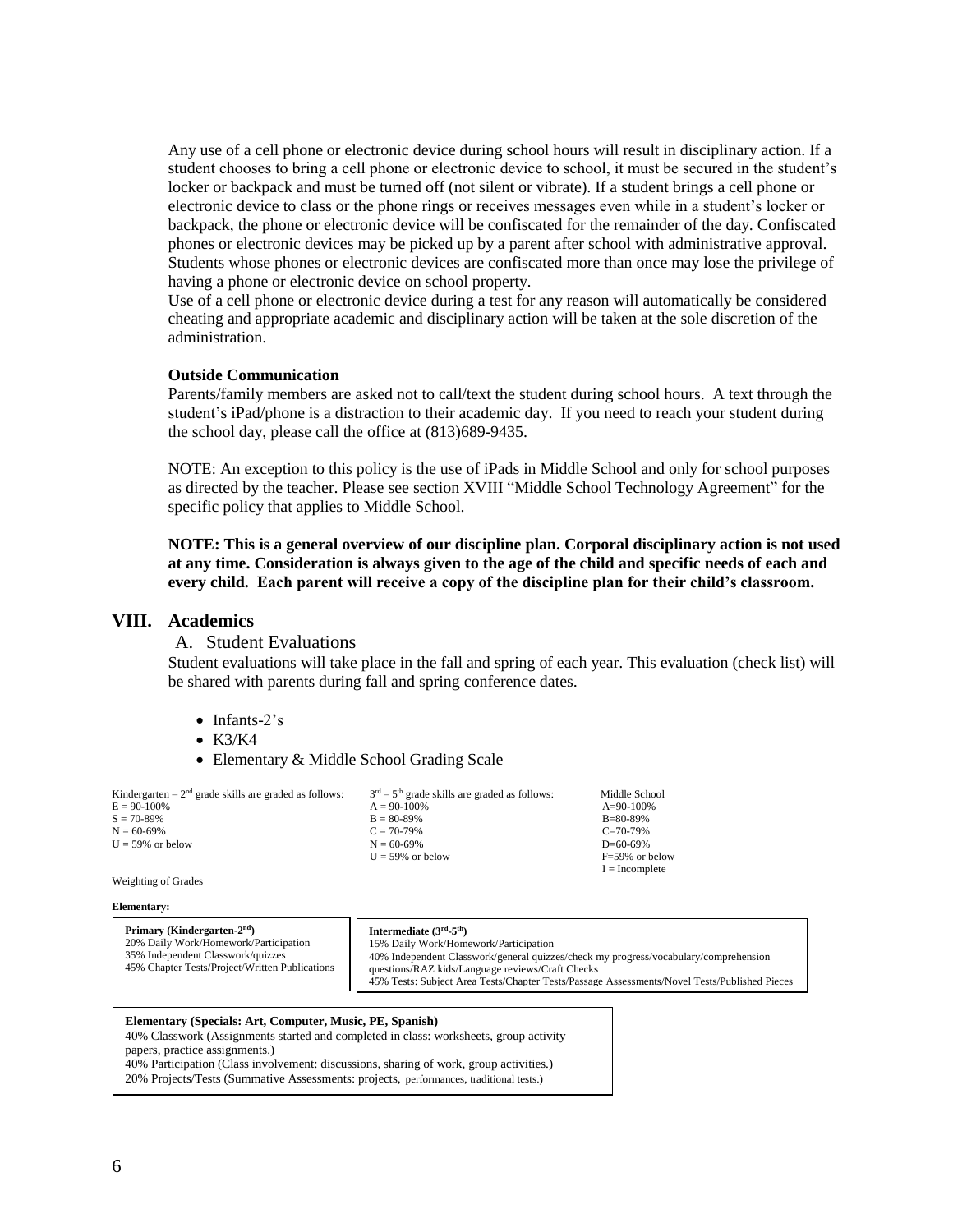#### **Middle School**

| <b>Middle School Electives</b>                                               |     | <b>Core Subject Areas:</b>                                       |
|------------------------------------------------------------------------------|-----|------------------------------------------------------------------|
| 25% Classwork: (Any in-class assignments, group work, practice activities.)  |     | 20% Classwork: (Any in-class worksheets, assignments.)           |
| 35% Participation: (discussions, playing, sharing of work, group activities) |     | 10% Homework: (Any out-of-class worksheets, assignments.)        |
| 40% Project/Test: (Any type of "final project" or formative assessment)      | uno | 5% Participation: (Group discussion, presentations.)             |
|                                                                              | Spr | 25% Quiz: (Any type of formative assessment of student progress) |
|                                                                              |     | 40% Test: (Any type of summative assessment of student mastery)  |

The curriculum is to be used as a foundation on which to instruct students. No subject matter from the curriculum guide will be deleted without permission from administration. Additional resources may be used with permission from school administration. The teacher is encouraged to supplement chosen texts with his/her own material or other available material which is consistent with our philosophy.

#### C. Guideline for Holidays

We choose to magnify the Biblical reason for Christian holidays rather than the secular since so much attention is given to the secular outside of school. During Christmas, Santa Claus will not be discussed and will not be used as decoration in classrooms. Easter eggs may be used as an evangelical tool. The Easter Bunny will not be emphasized. First Baptist Brandon Christian Academy does not agree with nor promote the practice of Halloween and its familiar symbols (witches, goblins, ghosts, jack-o-lanterns, etc.) Magic, luck, dragons, and/or other occult or new age signs such as ying-yangs are prohibited.

#### D. Report Card Calendar (Elementary– Middle School)

Report cards will be issued at the conclusion of each grading period. There are four grading periods (quarterly) per school year.

#### E. Student Materials

Textbooks are the property of First Baptist Brandon Christian Academy. The instructional fee each student pays covers the use of all textbooks, library books, and other instructional materials, as well as the cost of workbooks, art materials, insurance, testing fees, and classroom supplies. If any books are lost or damaged during the school year, it is the parent's responsibility to replace the book.

#### F. Cumulative Records

A parent may request to view their child's cumulative records. This request will be honored in the following manner:

- 1. Parent sets an appointment with the school principal or assistant principal to view records.
- 2. Records may be viewed by parent with an administrator present.
- 3. Record folder will not leave office area.
- 4. Records may be copied by administration and provided to parents upon request.

#### **IX. Dress Code**

A. Boys

#### **Infants – 4 year olds**

• Boys may wear shorts, jeans or pants.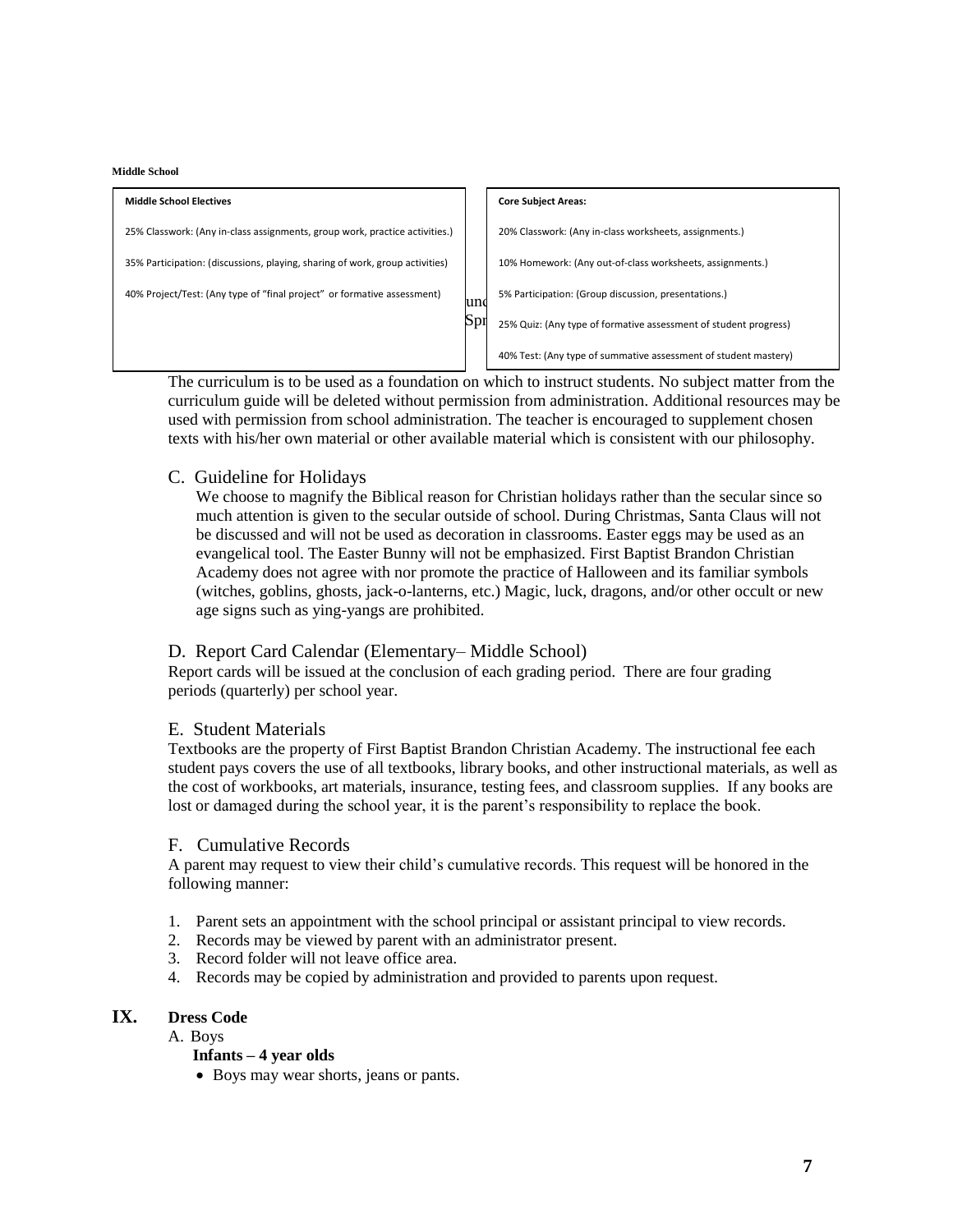- T-shirts or polo style shirts may be worn.
- T-shirts must have school appropriate wording and Logos.
- Skull and cross bones are not permitted.

#### **Elementary – Middle School**

- Polo's are to be worn everyday except for school spirit days. The colors are navy, gold, white, royal blue or gray. Polos must be purchased through approved school vendors.
- Khaki or navy pants or shorts are to be worn each day. They must be pleated or flat front pants. No cargo pants, skinny pants or joggers.
- A black or brown belt must be worn each day.
- Jeans or jean shorts may be worn with a spirit shirt on designated spirit days. If you do not wear your spirit shirt you must wear a uniform. Jeans are to be loose fitting. No holes, rips, jeggings or skinny jeans.
- Jeans may only be worn on Fridays.
- **Winter wear**-School polo's are to be worn every day, with the exception of spirit day, and then spirit shirt with jeans may be worn.
- Turtle necks or long sleeved shirts may be worn under uniform shirts. Only white, navy or yellow undershirts may be worn.
- Jackets and sweaters are school uniform ONLY.
- **Casual Wear**-Once a month elementary and middle school students are given the privilege of enjoying casual wear day, with the following guidelines:
- T-shirts may be worn. Appropriate wording and logos are permitted. Refrain from wearing shirts that would distract other students from learning.
- Sleeveless shirts are not permitted.
- Jeans and jean shorts (no holes), basketball shorts, and pants are allowed.
- **Backpacks-** rolling backpacks are not allowed, which the exception of a medical reason, approved by the administration.
- Boys will need to be clean shaven; no facial hair is permitted.
- No fade haircuts.
- Refrain from marking on body with markers, pens, and other writing utensils.
- Dress code violations will be issued to student after the  $3<sup>rd</sup>$  infraction.
- Discipline Referral/Behavioral citation will be issued for repeated violations.

#### **Infants–Middle School**

- Boys must wear socks along with some type of closed toe and heel shoe. Crocks, flip flops, and sandals are not permitted.
- Temporary and/or permanent tattoos need to be covered.
- All body piercings are prohibited**.**
- **Hair must be well kept and may not go over the ears or past the collar of a shirt. No Mohawk haircuts are permitted. Hair must be natural color (no blue, red, green, bleached hair, etc.)**

#### B. Girls

#### **Infants – 4 year olds**

- Girls may wear dresses, shorts, skorts, skirts, capris, pants, or jeans.
- T-shirts, blouses, or polo style shirts may be worn.
- Girls are not permitted to wear any form of spaghetti strap, tank tops or strapless garment.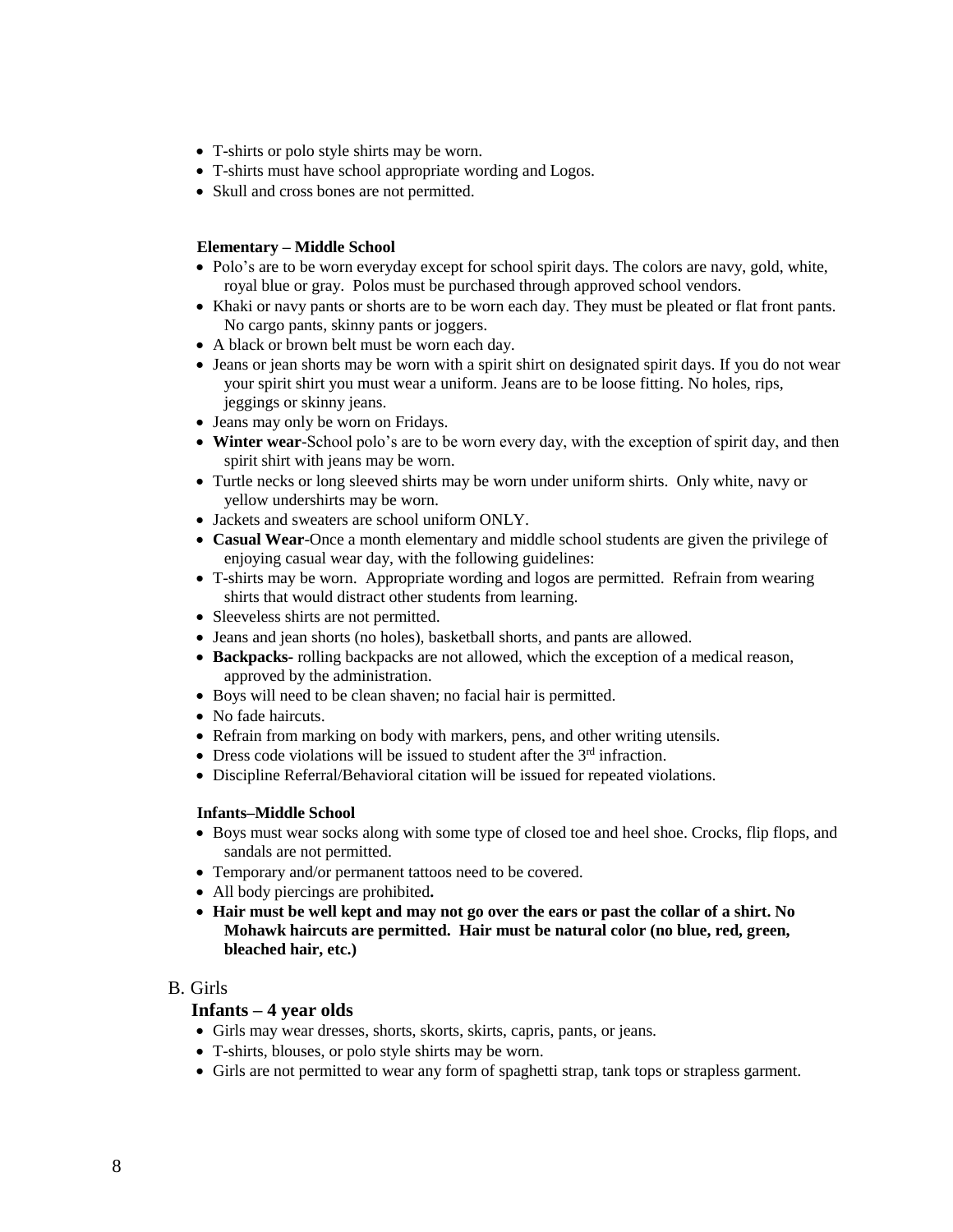• Skull and cross bones are not permitted.

#### **Elementary – Middle School**

- Polo's are to be worn everyday except for school spirit days. The colors are navy, gold, white, royal blue or gray.
- Khaki or navy jumpers, shorts, capris, pants, skirts, or skorts may be worn. No skinny pants/jeggings. The length of bottoms must not be higher than one inch above the knee.
- Jeans or jean shorts may be worn with a spirit shirt on designated spirit days. If you do not wear your spirit shirt you must wear a uniform.
- Jeans are to be loose fitting with no holes or rips.
- Jeans may only be worn on Fridays.
- **Winter wear**-School polo's are to be worn every day, with the exception of spirit day, and then spirit shirt with jeans may be worn.
- Turtle necks or long sleeved shirts may be worn under uniform shirts. Only white, navy, or yellow undershirts may be worn.
- Please refrain from multicolored leggings and long socks.
- Navy or white leggings may be worn with a shirt or dress that is no shorter than one inch above the knee.
- Jackets and sweaters are school uniform ONLY.
- **Casual Wear**-Once a month elementary and middle school students are given the privilege of enjoying casual wear day, with the following guidelines:
- T-shirts may be worn. Appropriate wording and logos are permitted. Refrain from wearing shirts that would distract other students from learning.
- Sleeveless and strapless shirts are not permitted.
- Jeans and jean shorts (no holes/rips, jeggings, tank tops, spaghetti straps, skinny pants), basketball shorts, loose fitting capris, pants, and appropriate length shorts are allowed.
- Yoga pants, and spandex may not be worn, not permitted even on casual wear days
- **Backpacks-** rolling backpacks are not allowed, with the exception of a medical reason, approved by the administration.
- Refrain from marking on body with markers, pens, and other writing utensils.
- Dress code violations will be issued to student after the  $3<sup>rd</sup>$  infraction.
- Discipline Referral/Behavioral citation will be issued for repeated violations.

#### **Infants-Middle School**

- •Girls must wear socks along with some type of closed toe and heel shoe. Crocks, flip flops, and sandals are not permitted.
- •Girls must wear shorts under dresses or skirts.
- •Hair needs to be natural color (no blue, red, green, bleached, etc.).
- •Temporary and/or permanent tattoos need to be covered.
- •Two-hole ear piercings are allowed in the lobe only. All other piercings are prohibited. If a student comes to school with unacceptable piercings, he or she will be asked to remove the object immediately. If the object cannot be removed, a parent will be contacted to pick-up the student from school.

#### **Any other dress situations that may occur that are not addressed within this policy must first be discussed with Academy administration. This is the responsibility of the parent.**

#### **X. Morning Snack/Lunch (Preschool)**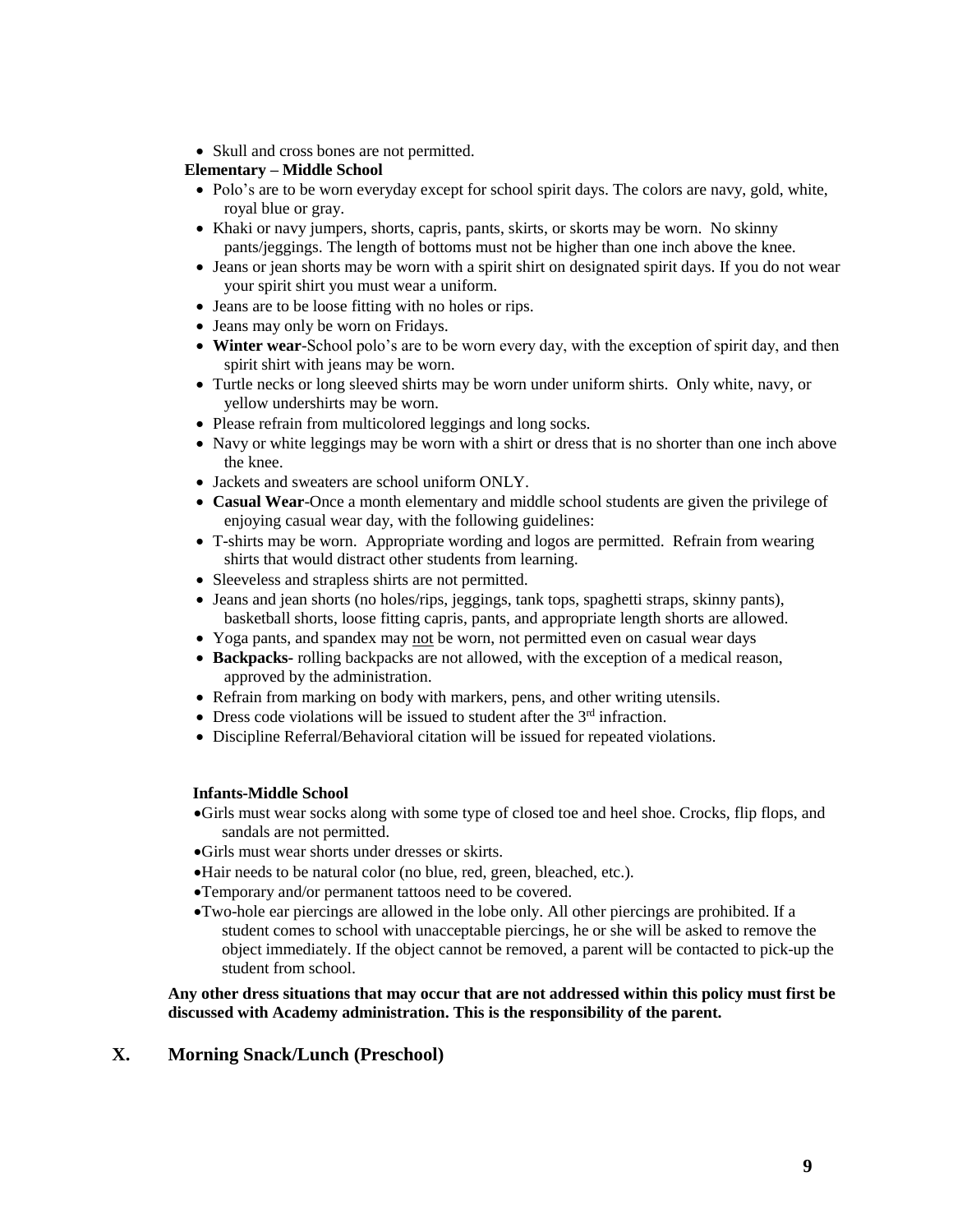A morning snack and lunch will be provided by the parents/guardians. If a student forgets his/her lunch, a parent will be contacted for a lunch or snack to be brought to school. There will be no sharing of food between students. (Check with your child's teacher to see if morning snacks are a part of that class function).

#### **XI. Policies and General Information**

#### A. Chapel

Jr. Chapel is held each Monday for K-3 through 4<sup>th</sup> grade from 9:30-10:00. Intermediate Chapel is held each Tuesday for 5<sup>th</sup>-8<sup>th</sup> grade from 1:30-2:00. Parents are encouraged to attend with their children. The regular dress code should be adhered to on chapel days. Guest speakers will be used periodically. A guest speaker approval form should be filled out and given to the administrator when requesting a guest speaker. Teachers may also utilize students from their classroom if it is their week to conduct chapel. Parents will be notified in advance if this is the case so that you can make arrangements to attend.

#### B. Classroom Parties

Parties held during school hours are:

- 1. Thanksgiving
- 2. Christmas
- 3. Valentine's Day
- 4. Easter
- 5. End of the Year
- 6. Others (as approved by Administration)

Birthday parties in the classroom may be held at the discretion of the teacher. No invitations to parties outside school may be handed out in school unless **ALL** children in the classroom are invited. C. Classroom Visitors

All visitors to our campus, whether to see teachers or students should sign in at the school office and receive a visitor's badge. The badge should be returned when the visitor leaves the campus. **Be prepared to show photo ID.** 

#### D. Field Trips

First Baptist Brandon Christian Academy students in K-4 thru Middle School will participate in field trips that enrich and complement our instructional program. Only those students attending First Baptist Brandon Christian Academy will be eligible to participate. **Siblings are not allowed on field trips.** A maximum of two field trips per year is allowed for each class. Parents will be provided with information concerning field trips in advance. A permission slip will be required for each trip. An ample number of chaperones will also be required. Students attending field trips are required to ride to and from the field trip destination in school vehicles or by chaperoning parent.

In order for a parent/family member to go on a field trip, a volunteer form/background check must be complete one week prior to the field trip. Field Trip Guidelines for chaperones must be signed and returned to the teacher with the permission slip.

#### E. Illness and Injuries

Parents will be notified by administration when a student becomes ill or injured and/or when it is determined that the student needs to go home. Because first aid facilities are limited, parents are asked to come promptly when notified. Injured persons will not be moved until the administrator or medical personnel have examined them. If injuries warrant the calling of an ambulance, 911 will be called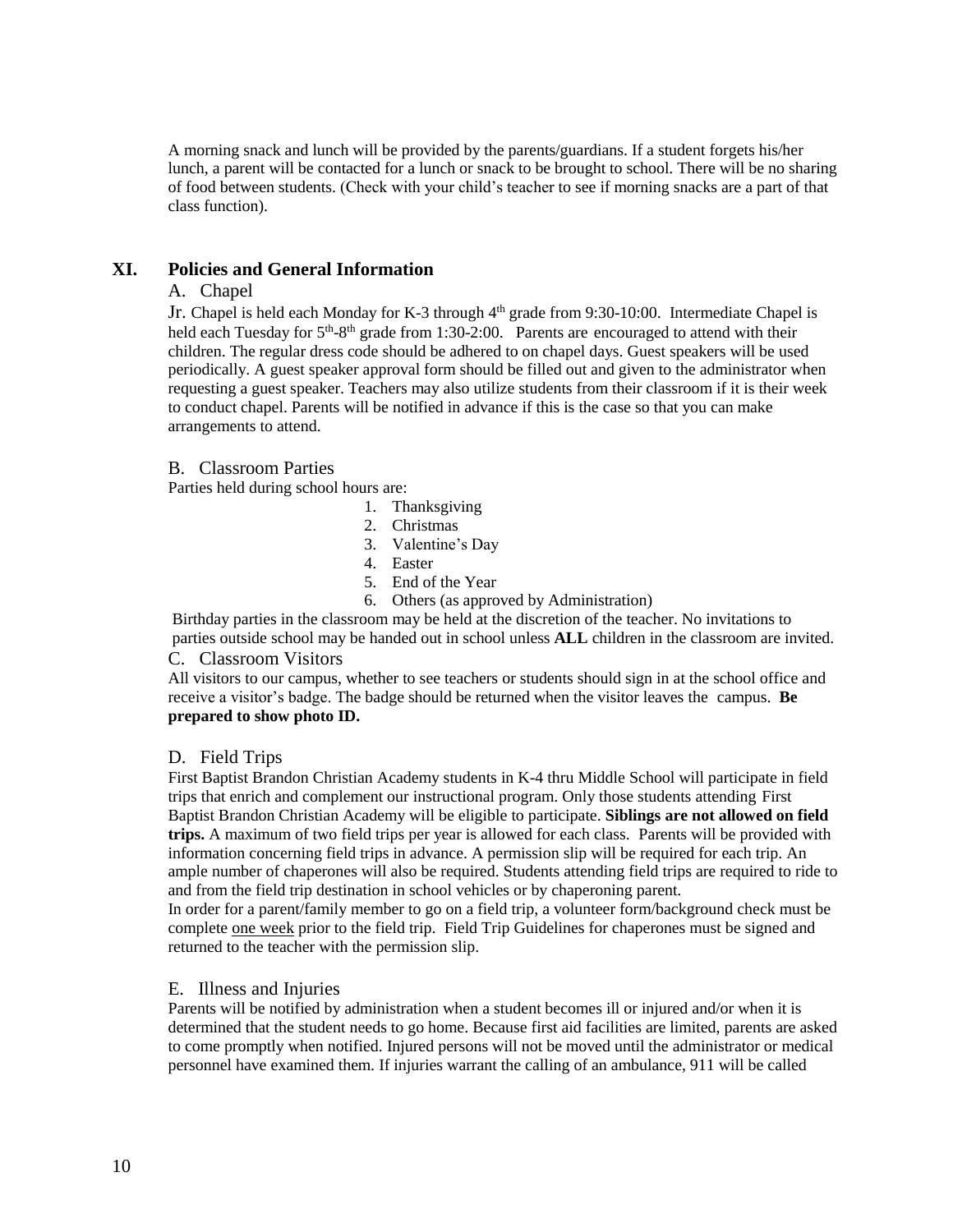immediately. After calling an ambulance, the parents or designated emergency contacts will be notified. The school requires prompt reporting of all accidents. The report must be signed by the teacher, parent, and administrator, thus indicating their knowledge of the accident.

#### **A CHILD SHOULD REMAIN AT HOME IF ANY OF THE FOLLOWING EXISTS:**

- 1. Fever (must be without fever for 24 hours) 100.5 or higher
- 2. Vomiting and/or diarrhea (not present for 24 hours)
- 3. Any symptoms of the usual childhood diseases: scarlet fever, German measles, Mumps, chicken pox, and whooping cough
- 4. Common cold
- 5. Sore throat
- 6. Croup
- 7. Any unexplained rash
- 8. Any skin infection: boils, ringworm, impetigo, etc.
- 9. Pink eye and other eye infections
- 10. Discolored mucus coming from the nose
- 11. Lice (child must be free of nits)

\*Parents may be asked to provide a doctor's note in order for a student to return to class.

#### F. Medication

At no time will **teachers** give over the counter or prescription medication to a student. All medication, epi pens, creams, inhalers, and eye/ear drops must be brought to the school office by the parent. Teachers are not to give students cough drops or first aid ointments. Doctor's notes are required to distribute prescription medicines in the office.

#### G. Pledge, Prayer and Praise

Praise reports and prayer for teacher and student concerns will take place each morning before class begins. At this time the pledges to the American flag, Christian flag, and the Holy Bible will take place. Prayer will also be an integral part of the classroom experience.

#### H. School Hours

- 9:00 am 1:30 pm Preschool (Birth 4's)
- 9:00 am  $-$  3:15 pm Elementary (Kindergarten  $-5<sup>th</sup>$  grade)
- 8:30 am 4:00 pm Middle School

#### I. School Pictures

Individual student pictures will take place in the fall this year. Group pictures will be taken in the winter of each year. Parents are under no obligation to purchase school pictures. All proof sheets must be returned to the Academy.

#### J. Special Events

Listed below are some of the special events the students will participate in each year. Please check the school calendar or monthly newsletter for upcoming dates.

Muffins for Mom Donuts for Dad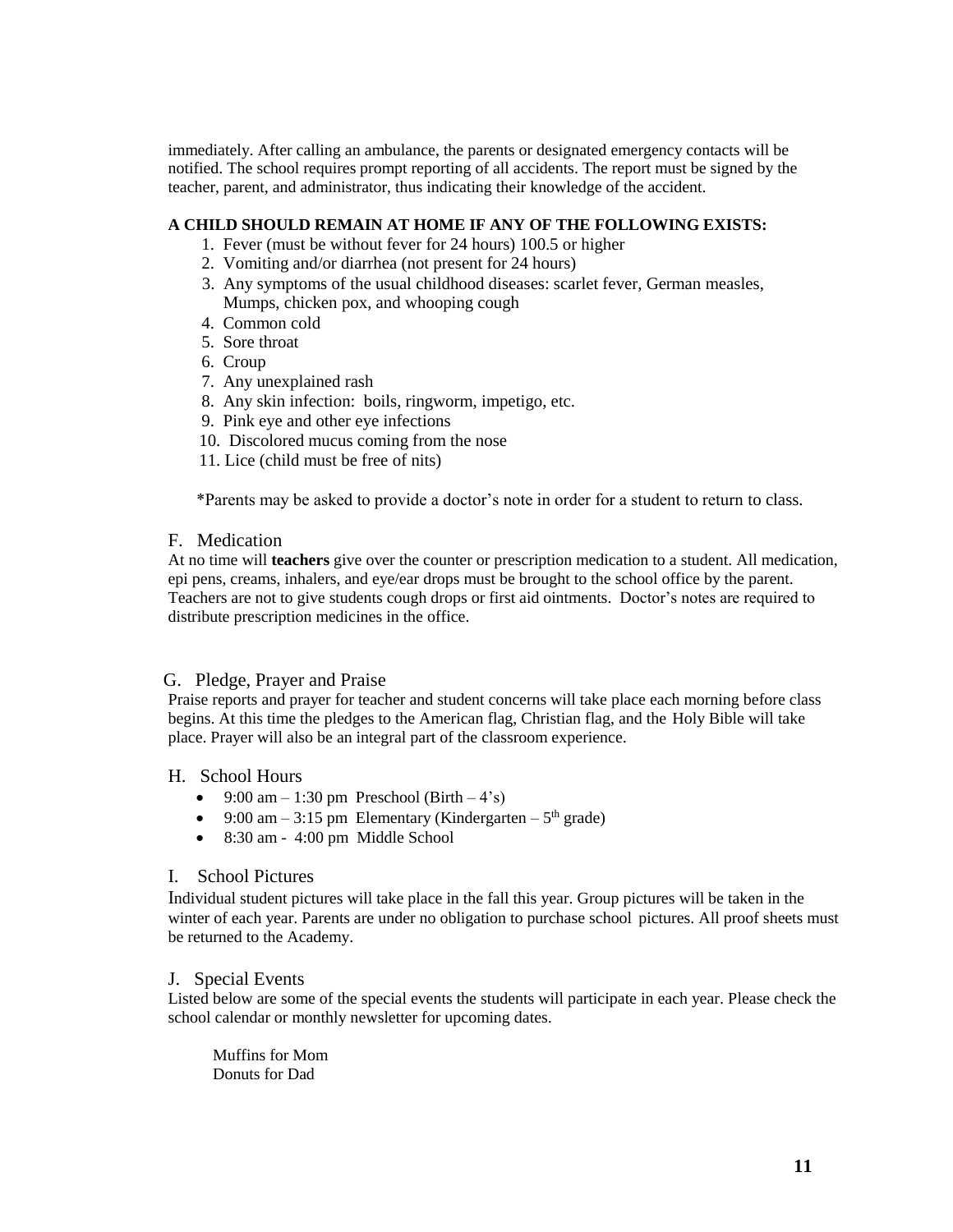Grandparent's Day Book Character Parade Christmas Program Spring Program 5<sup>th</sup> Grade End of the Year Awards Banquet Field Day Spirit Nights at Valrico Chick-fil-A Middle School Orientation Middle School Showcase Spring-A-Palooza Walk-a-Thon …..and many more

Some events are required for middle school students to participate in, as this a part of their grade. If a conflict arises, please discuss with the teacher.

#### K. Student Records

It is the responsibility of the parents to update their student's records. When a physical form (every 2 years) or immunization record expires, a note will be sent home from the Academy office. Parents will have one (1) month to supply the office with the updated forms. A student whose files are not up to date will not be permitted to attend class until the forms in the office are current. This is a Child Care Licensing requirement.

#### **XII. Parent/Teacher Communication**

Communication between the parent and teacher is a vital part of the relationship established between the home and school. Parents are encouraged to contact the teacher with concerns or needs regarding the child. Parents may contact the teacher through a note in the Blue Communication Folder or by email. [\(first.last@fbcbrandonacademy.org\)](mailto:first.last@fbcbrandonacademy.org) Parents should refrain from **lengthy** conversations during the drop off and pick up times of the day as the teacher is greeting each child and beginning the morning routines.

Parent/Teacher conference days will take place in the fall and spring for all classes.

#### **Custodial and Noncustodial Parents**

The splitting of a family is traumatic for parents and particularly for students. Consequently, the focus of First Baptist Brandon Christian Academy is on the safety and well-being of your student, and our instituted policies are to further those goals.

- **Custody documentation.** At the time of enrollment, parents shall provide all relevant documents concerning custody or visitation of each student enrolled at First Baptist Brandon Christian Academy. Enrollment is not complete until custody documents are on file with the school. Parents of enrolled students shall have an ongoing duty to provide any documents and information relevant to a change in current custody or visitation rights to the Academy within seven days of change or at the time of reenrollment if the school has dismissed for summer break.
- **School Records.** A noncustodial parent shall have the right to access school records related to his or her student unless prohibited by a legally binding instrument.
- **Dismissal and early releases.** No student shall be released to any individual other than a custodial parent unless express written permission is first given to the Academy by a custodial parent or a valid legally binding instrument granting release is on file with the Academy. All early dismissal requests shall go through the principal's office. A parent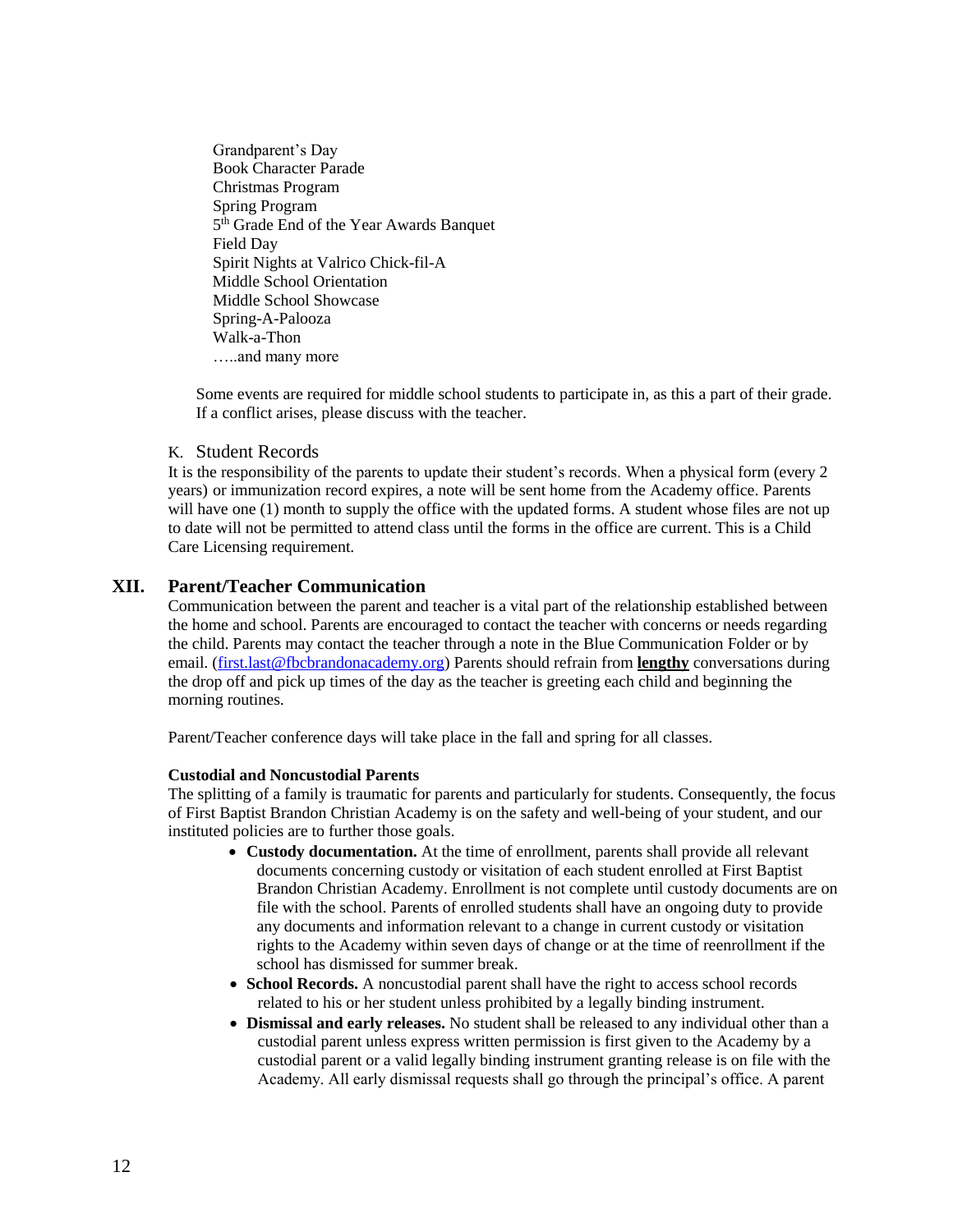cannot ask the school to withhold release of his or her student to the other parent or parent's representative without a legally binding instrument.

- **Parent-Teacher meetings.** It is the Academy's policy to provide separate parent-teacher meetings if the need arises and if the school is informed in a reasonable time.
- **School communications.** It is the custodial parent's duty to communicate with the noncustodial parent regarding school announcements and notes. The Academy will provide communications to noncustodial parents upon request as long as a court order does not prohibit it.

#### **XIII. Academy Curriculum**

#### Preschool

#### Infants-Twos

- In house curriculum with Biblical themes such as: Creation, I am Special, Being a Helper, Jesus is the Reason, Animals, and Jesus is Alive.
- Center time every day to develop fine and gross motor skills as well as social interaction.
- Memory verses and songs are taught with each theme.
- Hands on art projects and learning of letters and numbers.

#### Threes

- Bible ABeka- Memory verses and Bible stories that are integrated into the whole curriculum.
- Phonics ABeka- Letter recognition and exposure to sounds of the letters.
- Themes are taught with the Bible lesson and the letter of the week.
- Center time every day to develop fine and gross motor skills as well as social interaction.
- Numbers ABeka along with manipulatives and creative ideas from the teachers.

#### Fours

- Bible ABeka- Memory verses and Bible stories that are integrated into the whole curriculum.
- Phonics ABeka- Letter recognition and exposure to sounds of the letters.
- Themes are taught with the Bible lesson and the letter of the week.
- Center time every day to develop fine and gross motor skills as well as social interaction.
- Math McGraw- Hill My Math with manipulatives, hands on activities and technology.
- Science Hands on experiments and projects.
- Bonus activities- Recess, Creative Arts, Library, Technology.

#### **Elementary**

#### Kindergarten

- Bible ABeka- Memory verses and Bible stories that are integrated into the whole curriculum.
- Language Arts Imagine It curriculum- Phonics and basic reading skills (Big Books as well as take home booklets)
- Math McGraw-Hill My Math with manipulatives, hands on activities, and technology
- Science/History ABeka along with hands on activities and projects (Science Lab, AIMS)
- Specials P.E., Music, Art, Computer, Library, Spanish

#### First Grade – Third Grade

- Bible ABeka- Memory verses and Bible stories that are integrated into the whole curriculum.
- Language Arts Imagine It curriculum (McGraw-Hill Publication)
- Phonics (English 3<sup>rd</sup> Grade) ABeka
- Math McGraw-Hill My Math with manipulatives, hands on activities, and technology
- Science Purposeful Design (ACSI), Science Lab.
- History ABeka along with hands on activities and projects (Science Lab, AIMS)
- Specials P.E., Music, Art, Computer, Library, Spanish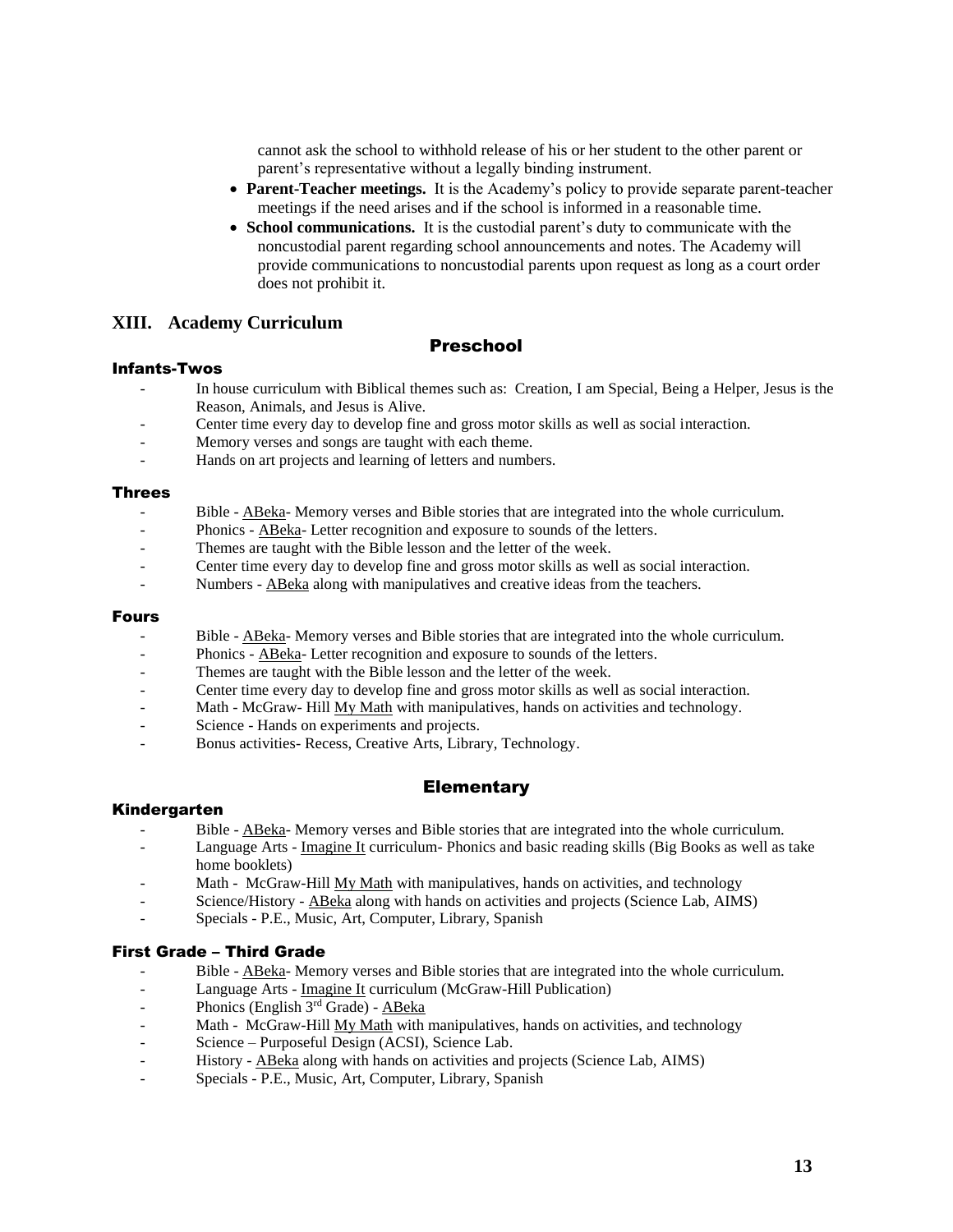#### Fourth & Fifth Grade

- Bible ABeka- Memory verses and Bible stories that are integrated into the whole curriculum.
- 4<sup>th</sup> Grade Reading:
	- o The Whipping Boy
	- o Stuart Little
	- o George Muellar
	- o Call It Courage
	- 5<sup>th</sup> Grade Reading:
	- o Sign of the Beaver
	- o Tuck Everlasting
	- o The Clockmaker's Daughter
	- o The Lion, the Witch and the Wardrobe
- English ABeka
- Math McGraw-Hill My Math with manipulatives, hands on activities, and technology
- Science Purposeful Design (ACSI). Science Lab.
- History ABeka along with hands on activities and projects (Science Lab, AIMS)
- Specials P.E., Music, Art, Computer, Library, Spanish

#### Middle School

#### Sixth Grade - Eighth Grade

- Bible *6 th Grade:* Bible Truths (Bob Jones University)
	- *7 th Grade:* Life of Christ (Bob Jones University)
	- *8 th Grade:*
	- Reading (iBooks):

*6 th Grade:*

- o The Original Adventures of Hank the Cow Dog (Mystery)
- o Number the Stars (Historical fiction)
- o Master Storyteller by C. S. Lewis (Biography)
- o Voyage of the Dawn Treader (Fantasy)
- *7 th Grade:*
- o The Cay
- o The City of Ember
- o The Hound of the Baskervilles
- o Hush
- o *8 th Grade:*
- o The Giver
- o Gifted Hands
- o The Hobbit
- o Poetry unit
- English/Grammar ABeka
- History (Bob Jones University Press)
- Science (Christian Schools International)
	- *6 th Grade:* General Science
	- *7 th Grade:* Life Science
		- *8 th Grade:* Physical Science (Honors)
- Math Glencoe Math
	- *6 th Grade:* General Math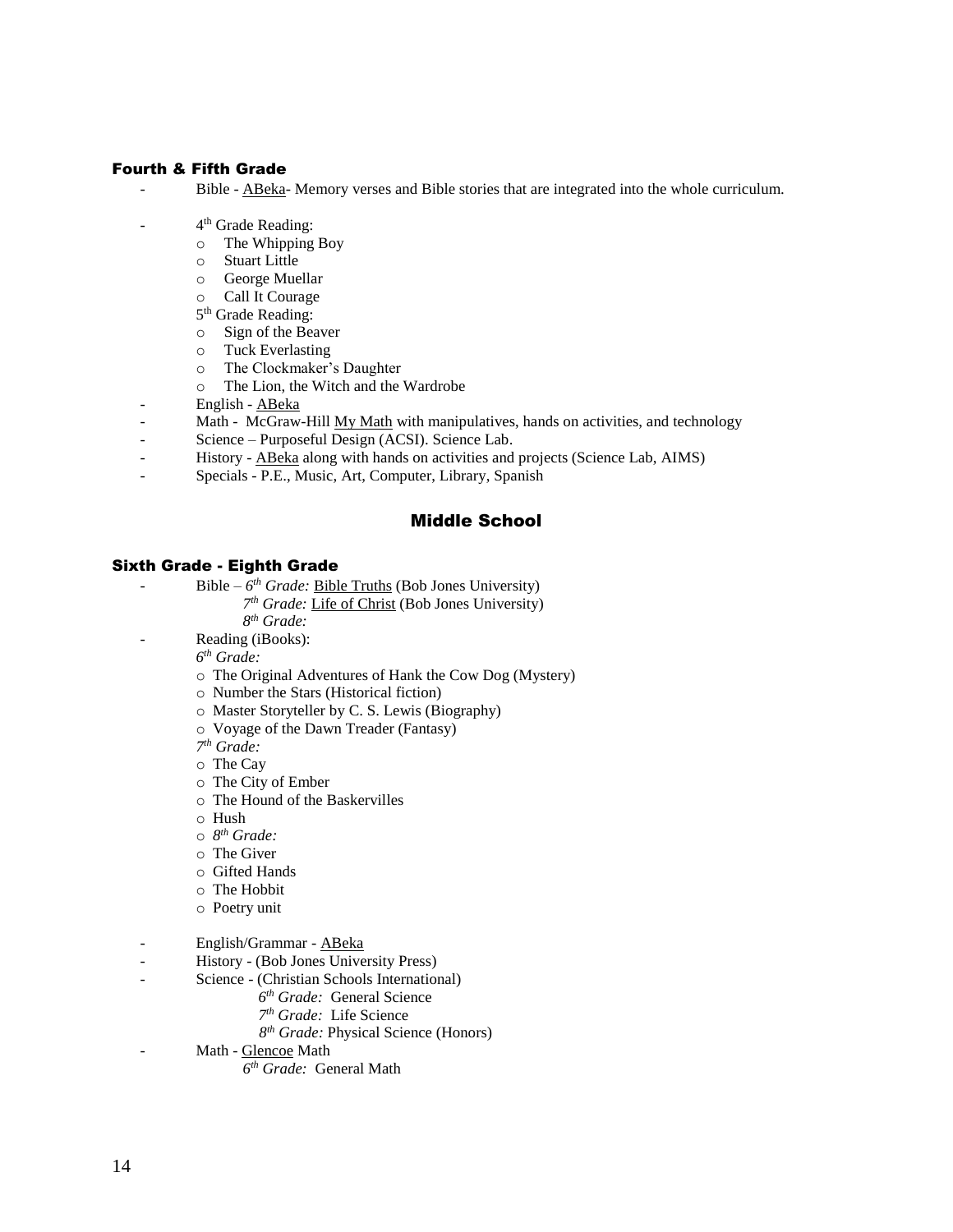*7 th Grade:* General Math or Pre-Algebra *8 th Grade:* Pre-Algebra or Algebra 1 (Honors) - Electives - Band, Spanish, Chorus, Journalism, Computer, Art

Parents are required to provide an iPad that is capable of current software updates (no mini's) for all Middle School students. Apps will be downloaded throughout the year.

# Student Conduct

Students at FBBCA are considered to be Ambassadors for Christ. Their conduct, **both on and off campus**, should serve as a testimony of the Christian faith. Students are expected to be respectful, cooperative, courteous, orderly, and properly respond to correction. School employees are in a position of authority over students while they are at school, athletic events, field trips, and all school activities.

Examples of improper conduct include but are not limited to:

 $\triangleright$  Gum chewing, elevator usage, inappropriate language, cheating, fighting, lying, inproper cell phone/ipad usage, textbook damage, vandalism (equipment or property damage)

# **Athletics**

FBBCA is a part of the Tampa Bay Christian Athletic League (TBCAL) and offers 4th through 8th grade students the opportunity to participate in team sports after school.

Our vision is to create a Christ-centered environment with a high standard of sportsmanship and ethics of fairness and respect. Although winning is a valid goal, Christian coaches will ensure that playing by the rules and glorifying God with our attitude and actions is what we strive for.

The sports that we offer are Volleyball, Cross Country and Basketball with two levels of competition within the league. Our  $4<sup>th</sup>$ ,  $5<sup>th</sup>$  and  $6<sup>th</sup>$  graders compete at the J.V. (junior varsity) level and  $6<sup>th</sup>$ ,  $7<sup>th</sup>$  and  $8<sup>th</sup>$  compete at the varsity level. Tryouts and practices are held prior to each sport's season. A notarized sports participant and medical release form must be on file for each student to be eligible to play.

Academics, Behavior, and Attendance:

- GPA of 2.0 with no F's or U's on most recent report card and progress report.
- Elementary Citizenship: only one N and no U's allowed on most recent report card and progress report.
- Middle School Citizenship: all E's and S's
- Student must be in school for half a day to attend practices and games (12:00 p.m.)
- Dress code for practices is the same as for the school year. **Shirts must have sleeves. Shorts are to be finger-tip length and loose fitting. Spandex, yoga pants, and leggings are not permitted.** PE uniforms may be purchased and used for practices.

There will be a sports banquet at the end of the school year where athletes receive various awards and trophies for numerous accomplishments achieved during the different seasons.

Athletes are encouraged to wear their uniform jerseys to school on game days and meets with school uniform bottoms or jeans depending on the day. If the uniform is sleeveless the school does require a white T-Shirt be worn underneath it. Uniforms should be washed and returned at the end of the season. Students may participate in all sports offered.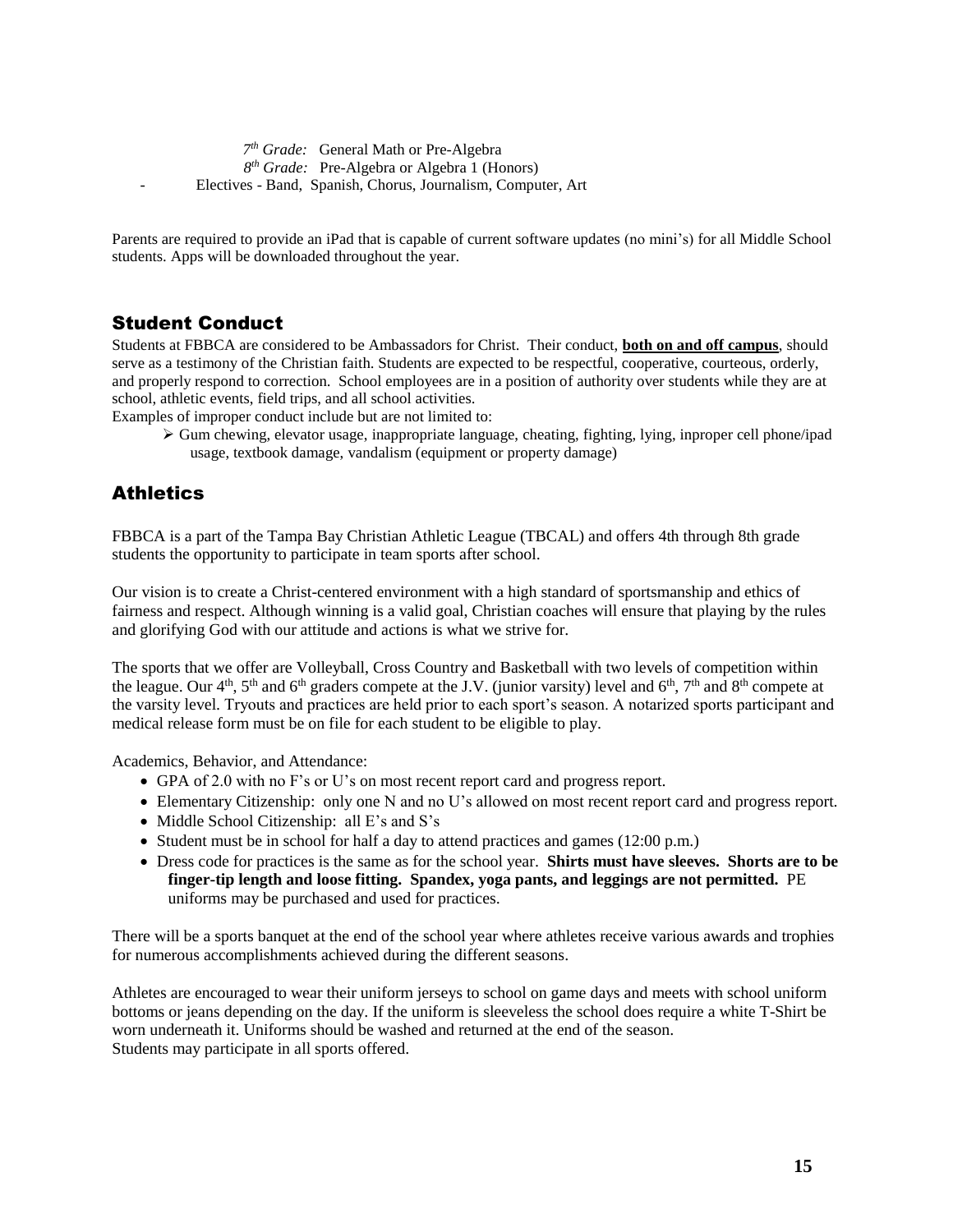# Academy Team Sports

We offer the following team sports to any student in  $4<sup>th</sup>$  grade through Middle School: Cross Country (Fall) - \$60 Boys and Girls teams are separate Volleyball (Fall) - \$85 Coed teams, Varsity and Junior Varsity Basketball (Spring) - \$85 Separate Boys and Girls teams, Varsity and Junior Varsity



#### **XIV. S.O.A.R. Extended Day Care**

- A. Our Extended Day Care Program is designed to assist children who need before school and/or after school care. Below is a list of policies and procedures regarding the Extended Day Care program.
	- Before school hours are: (Preschool/Elementary  $7:00 - 8:45$  am) (Middle School  $7:00 - 8:20$  am)
	- After school hours consist of: Birth – 4 years old  $1:30 - 3:30$  pm or  $1:30 - 5:30$  pm Elementary  $3:15 - 5:30 \text{ pm}$ Middle School 4:00 – 5:30 pm (Parent pick up prior to 5:30 pm is permissible)
	- Activities designed for the children will be developmentally appropriate depending upon child's age. Activities include crafts, centers, outside play, music and more.
	- The discipline procedures in Extended Care follow the same guidelines as the Academy.
	- Snacks will be provided for classes ages 2 and up.
- B. Extended care ends at 5:30 pm. Please be prompt in picking up your child. There will be a \$1.00 charge for every minute after 5:30 pm. Administration will be notified and a parent conference will be scheduled for children who are continually picked up late.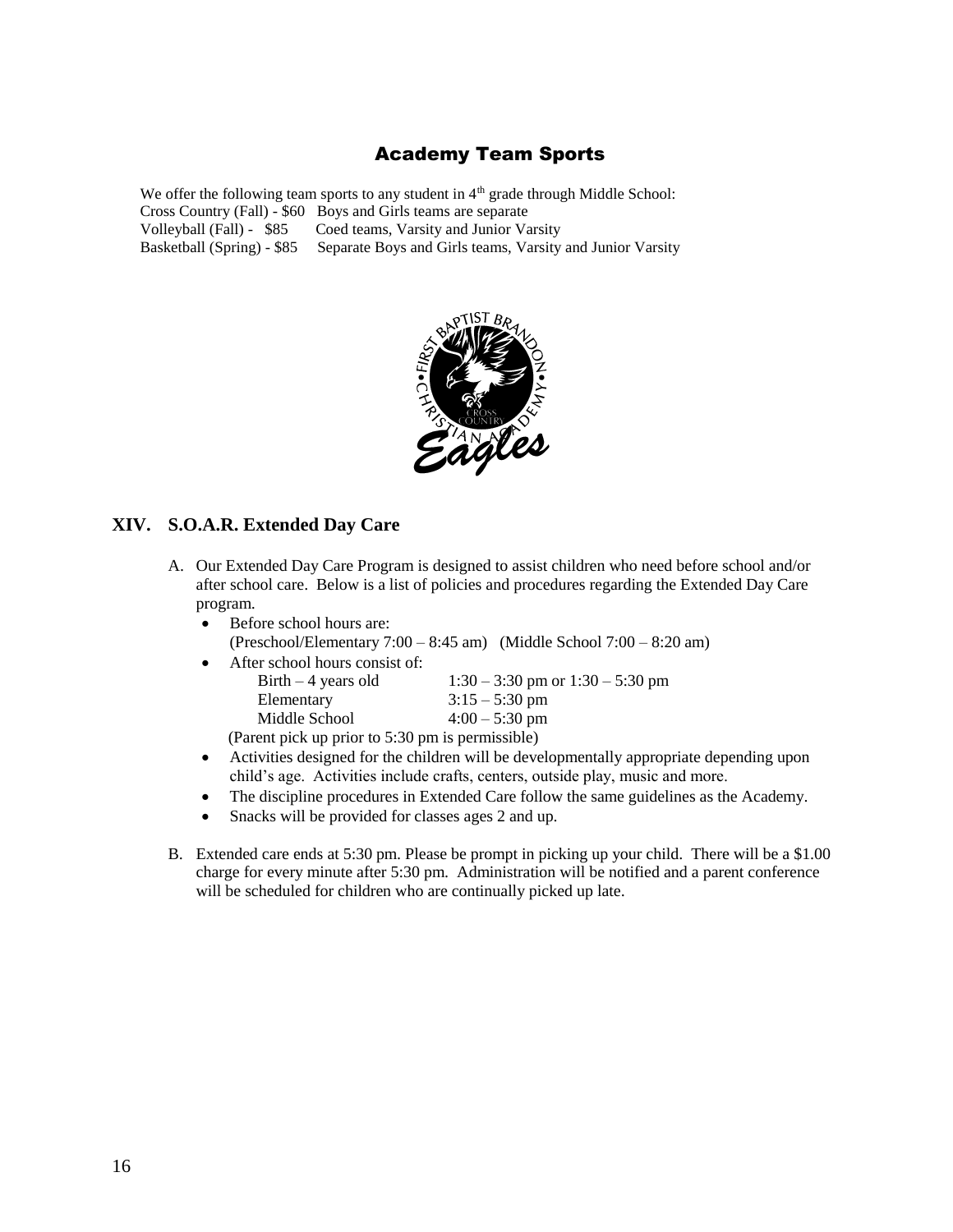

"Equipping Children for Biblical and Academic Excellence"

# **Middle School Addendum**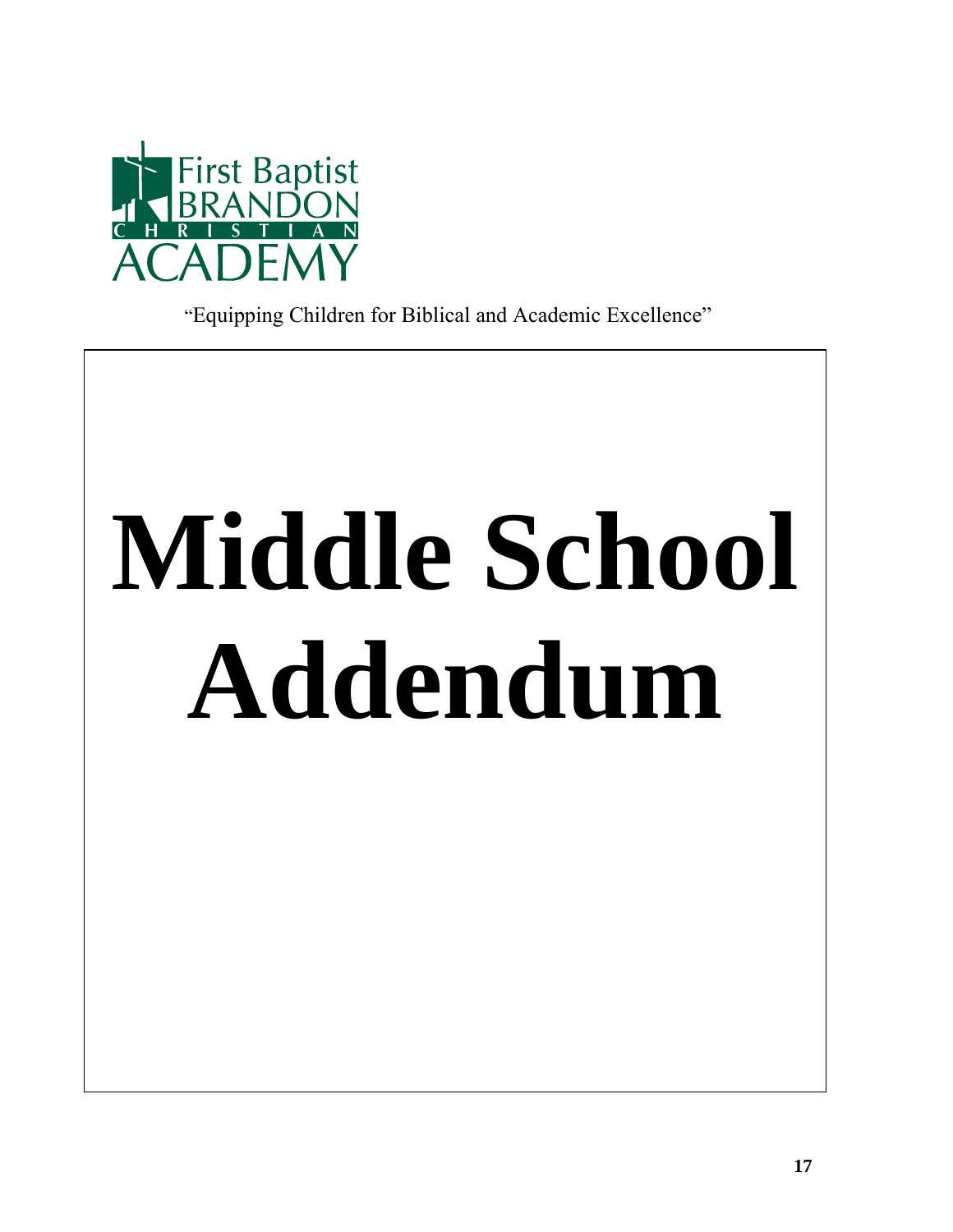# *XVI. Academic Programs*

The middle school academic program places strong emphasis on the development of selfdiscipline as it applies to learning. This academic work is foundational to future studies. Classes are required in each of the major disciplines (Bible, Science, English, Mathematics, History, Physical Education, Reading, Art, Music, and Spanish). Approaches to teaching and learning include critical thinking, memorization, note-taking, homework, and the preparation of individual projects and reports.

# A. Late Work

Each teacher will have classroom policies regarding late work. The policy is given to students and parents at the beginning of the school year.

# B. Incomplete Grades

When work is not completed, a quarter grade of incomplete is recorded on the report card; if the student does not complete the work (10 days maximum), the incomplete work will be recorded as a zero and averaged with the other class grades. An exception may be granted in the case of extended illness.

# C. Course Failure

Students are required to take independent course work in the summer if they have a semester average of "F" in any subject. Independent study is also recommended for students who have year end grades of "D" in any subject.

# D. Academic Honesty

First Baptist Brandon Christian Academy works hard to develop integrity. Teachers will take the time to review what academic honesty is, but students will be held responsible in the following areas:

- Cheating on tests or quizzes by sharing answers
- Obtaining answers for a test or quiz
- Submitting a paper or project that is not the student's work
- Falsifying information for forms or assignments
- Submitting work your parents, other students, or another company completed for you
- Plagiarism by failing to properly cite another's published work

Cheating is a serious violation of Christian character and conduct and will be dealt with accordingly. First occurrence will definitely result in a "zero" grade and a parental contact/conference. Any further occurrence may warrant suspension from school and could result in expulsion.

# E. Locks and Lockers

Lockers are provided for all sixth through eighth grade students. Lockers may not be defaced in any way. Lockers will be inspected from time to time. Nothing may be posted on the outside of the lockers, except as approved, in advance, by the administration, and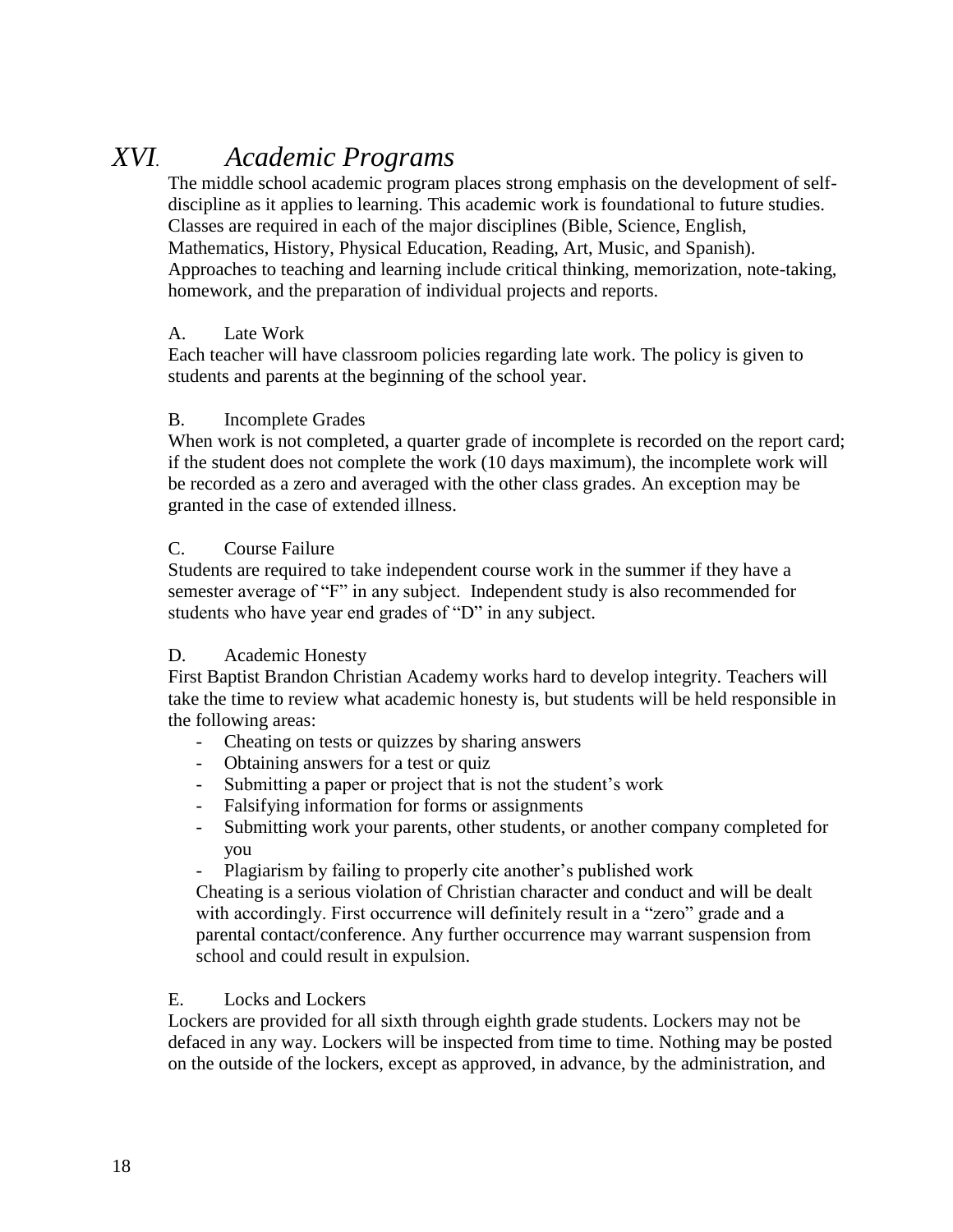anything posted inside must be in keeping with the standards of First Baptist Brandon Christian Academy. FBBCA reserves the right to search any locker without prior notice.

All students are required to have an FBBCA combination lock on their lockers and have them locked at all times except when accessing items for use. Locks will be provided to the students by the Academy and must be returned at the end of the school year or when the student withdraws from school.

#### B. Attendance Policy

#### **Tardy policy:**

- $\bullet$  1<sup>st</sup> tardy verbal warning
- $\bullet$  2<sup>nd</sup> tardy action plan
- $\bullet$  3<sup>rd</sup> tardy conference with parent
- •4 th tardy behavioral citation; conduct grade dropped; 20 points
- $\bullet$  5<sup>th</sup> tardy behavioral citation; 20 points
- $\bullet$  6<sup>th</sup> tardy behavioral citation; 20 points
- $\bullet$  7<sup>th</sup> tardy behavioral citation; 50 points; detention; conduct grade dropped

#### **Absentee policy:**

- Conduct grade is dropped after fifth  $(5<sup>th</sup>)$  absence from the class
- •Student is allowed one (1) week to complete missed work from the time he/she returns to school
- •An unexcused absence will receive 85% credit for a missed assignment
- •Work not completed within the one week grace period becomes a zero and a detention is served to complete the work
- ➢\*Attendance in each class (whether a core class or an elective class) is an important part of the student's Middle School years. Please attempt to schedule doctor appointments before or after school, rather than signing them out during class. Appointments can also be made on Thursday's during Study Hall (3:05 p.m.-3:50 p.m.) When excessive absences occur in a class, a parent/teacher conference may be requested. Behavioral citations will be issued after excessive absences.

# *XVII. Disciplinary Policies and Practices*

A. As Christians, our conduct should reflect I Corinthians 10:31:

*"Whether therefore ye eat, or drink, or whatever ye do, do all to the glory of God."*

The classroom teacher is the God-ordained authority, under the authority of the principal and pastor, to create and maintain a disciplined and productive Christ-honoring learning environment. The levels of offenses listed below are ordered according to the severity of the offense. There are examples of infractions at each level, but this is not an exhaustive or exclusive list. FBBCA administration reserves the sole right to determine what level an offense falls under.

#### **Level I: Lowest (20 -75 points per offense)**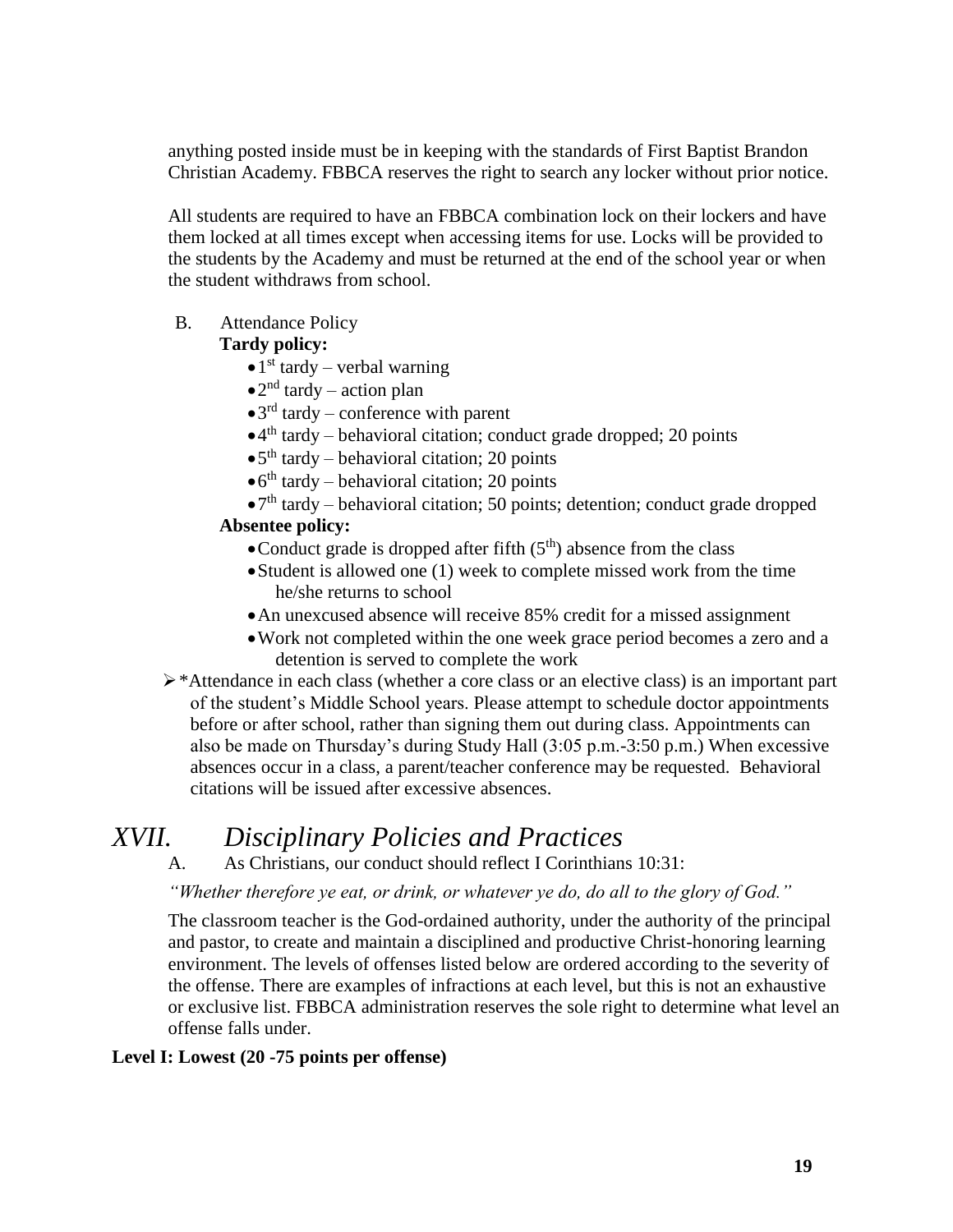*Level I offenses include but are not limited to: dress code infractions, being unprepared for class, locker misuse or abuse, unexcused tardiness to class or school, gum chewing, minor classroom disturbances, excessive absences in a class, leaving supervised areas, lying, accidental profanity, abuse of permission, disregard for previous warnings, public display of affection (PDA).* 

#### **Level II: Medium (100-200 points per offense)**

Level II offenses include but are not limited to: academic dishonesty (cheating), *bullying, intentional profanity, disrespect to teachers, staff personnel, or peers, skipping class, leaving campus without permission, inappropriate iPad usage.*

#### **Level III: Extreme (300 points per offense)**

*Level III offenses include but are not limited to: vandalism, threats, fighting, truancy, sexual harassment, or participation in misdemeanor level illegal activities on or off campus.*

#### **Level IV: Zero Tolerance (Expulsion)**

*Level IV offenses include but are not limited to: possession of a weapon (on person, or in locker), use or possession of tobacco, use or possession of alcohol, use of illegal drugs, abuse of prescription drugs, sexual immorality, or involvement in felony level illegal activities. This zero tolerance policy is in effect whether these offenses take place on or off campus. It is the sole reserved right of administration to make the final decision in all instances.*

B. Accumulation of Points

Disciplinary points are accumulated throughout the school year. They are not refreshed or wiped out at the semester break. As an incentive, any student with less than 100 points at the semester break will have their record purged for the beginning of the second semester.

*100 Points: Detention (\$10 fine) 200 Points: Detention (\$10 fine) 300 Points: In-School suspension (usually one day) (\$20 fine) 600 Points: Out-of-School suspension (1 to 10 days decided by administration) (\$30 fine) 1200 Points: Expulsion from FBBCA*

➢Homeroom conduct grade on the report card is a reflection of student's hallway behavior, lunch behavior, etc.

#### C. Detentions

Students will serve a detention with the accumulation of every 100 points. Detentions will be assigned by the administration and will be served for a one hour period after school hours. Students must also pay a fine the day they serve their detention. The fines will help to defray the cost of paying staff to monitor the detention hall. Students will be expected to serve the full hour, serving the detention in the manner assigned, whether inclassroom work, or work duty. Repetitive detentions may carry additional disciplinary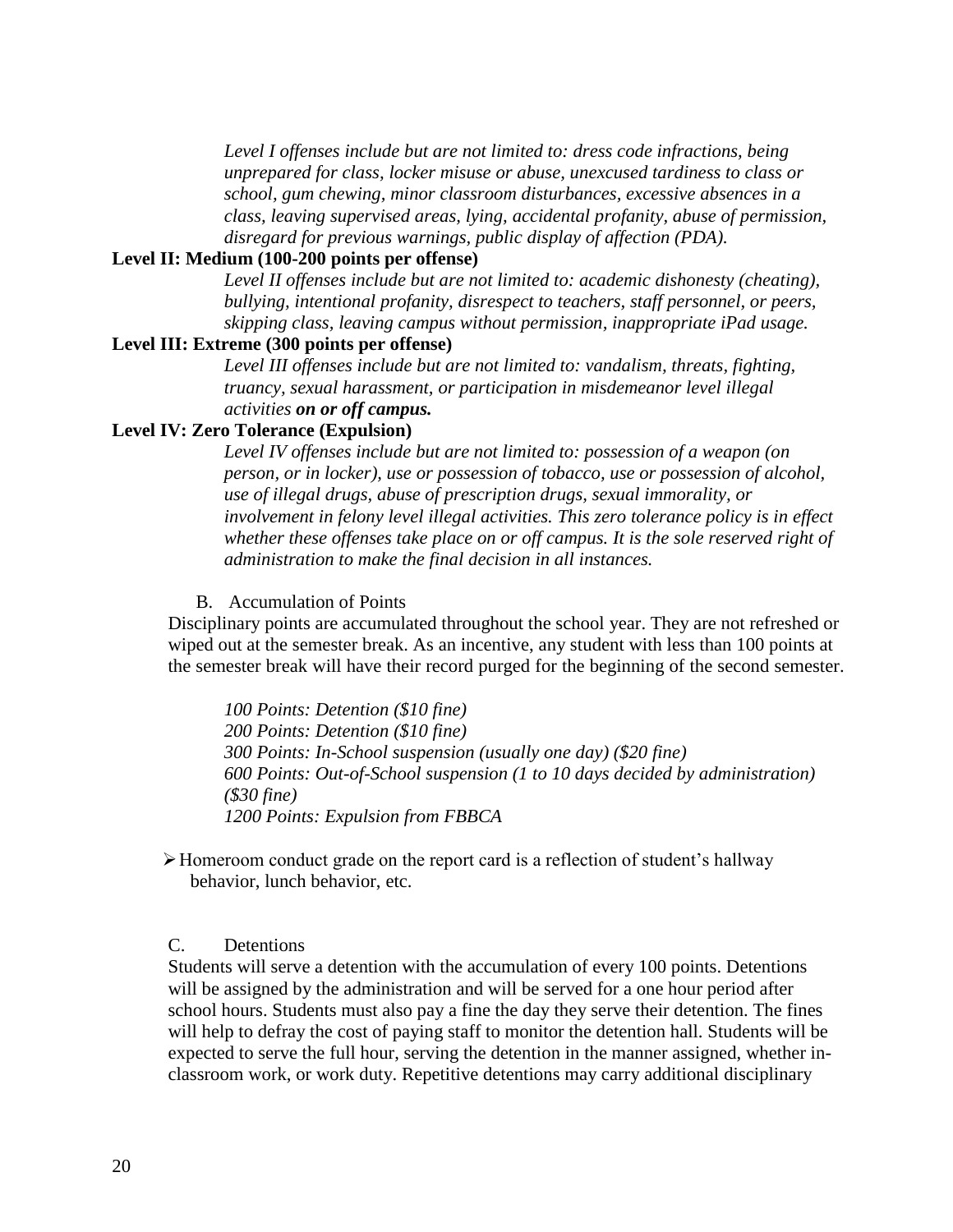points as a penalty. Parents will be informed of detention in advance by means of a disciplinary referral form sent home by administration. This form will require parental signature and a return to school the next day. Failure to serve a detention will result in an additional 100 disciplinary points. Both detentions will have to be served. Detention fines are incremental. The first two will be \$10. Detentions for accumulation of points from 300-500 will have a fine of \$20. Detentions served for accumulation of points at 600 or more will have a fine of \$30.

#### D. Suspensions

*a. In-school suspensions*: Students accumulating 300 points will be assigned an in-school suspension. In-school suspensions usually are for one day, but FBBCA administration reserves the right to extend that for up to 3 days total. Students must pay a \$20 fine the day they serve their in-school suspension and it will be served in the school office, in seclusion from the rest of the student body for the school day. Students serving in-school suspension will remain in their assigned place for the entire school day, including lunch time. All school work will be completed as assigned by teaching staff and student will receive "0s" on all regular class work for that day.

*b. Out-of-School suspensions*: Students accumulating 600 points will be assigned an outof-school suspension. Students must pay a \$30 fine for this suspension. Out-of-School suspensions vary in length from one to ten days. The severity, (number of days to serve) will be determined by administration based on the offense(s), the response of the student, and the cooperation of the home. All regular school work must be completed as assigned and the students will receive "0s" for all regular classroom work completed during suspension time. Research papers and other major projects (as determined by the teacher and administration) will be exempt from receiving "0s." The student is not permitted to be on campus for the duration of the suspension.

#### F. Outside Communication

In order to preserve and maintain valuable instructional time, the use of cell phones and iPad to communicate between student and family is strictly prohibited. We ask parents to refrain from texting or calling the student during school hours (8:30 a.m.- 4:00 p.m.) All outside communication should be routed through the school's main office.

# G. Drugs, Alcohol, Tobacco, Vaping

FBBCA endeavors to maintain a drug free environment. The school takes a serious view of drug possession and abuse, both as a legal and spiritual issue. Students are not permitted to possess, use, be under the influence of, or supply to another student any form of alcohol, illegal drug, or tobacco product. In addition, students are expected to avoid situations in which drugs/alcohol are being used. Should students find themselves in such a situation, they are expected to leave. These standards apply to the student on and off campus. Any violation of this policy will result in suspension pending action of FBBCA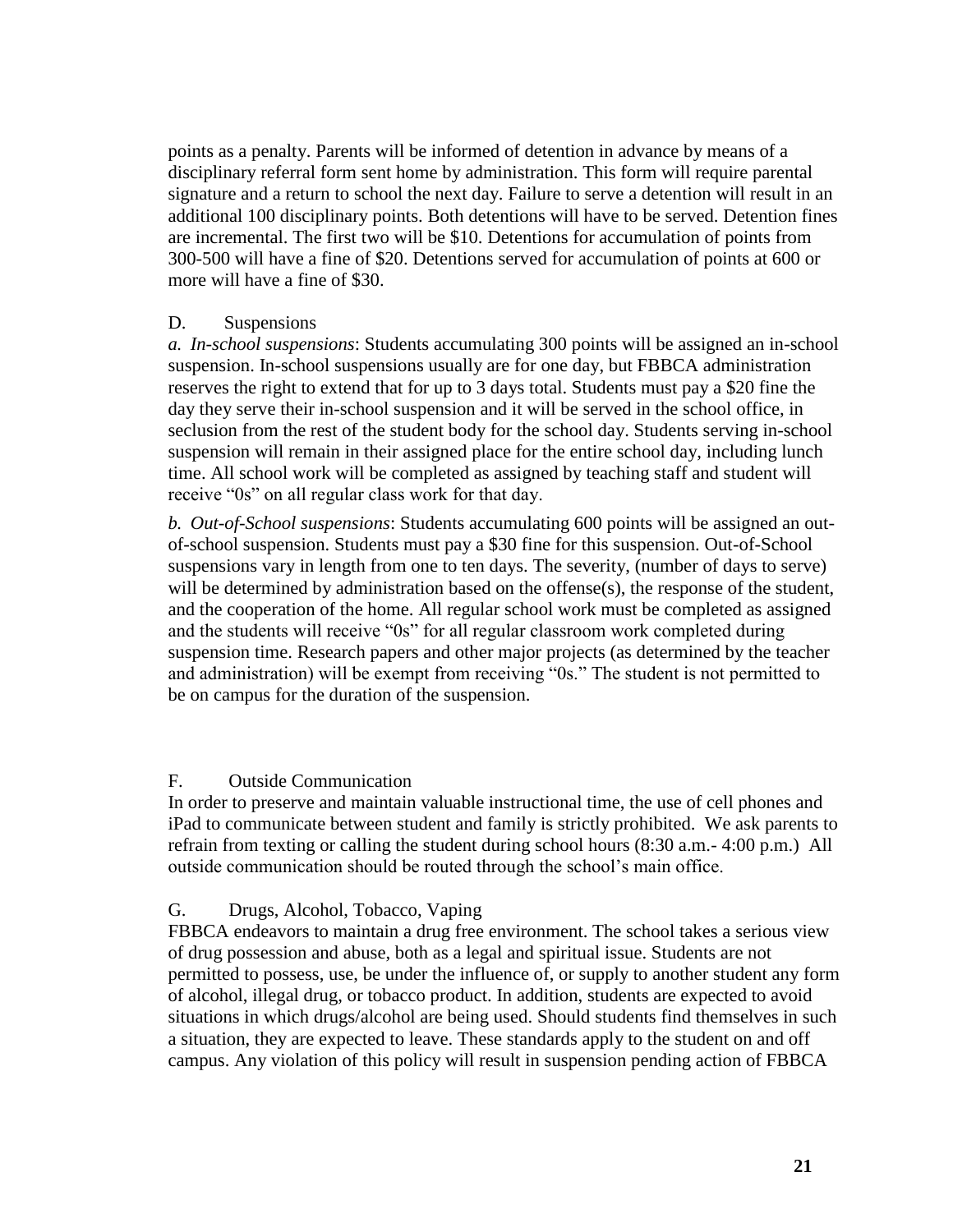administration. Involvement with drugs or alcohol normally results in expulsion. Law enforcement agencies will be notified when appropriate.

#### H. Social Media/Cyberbullying

Cyber bullying refers to any harassment that occurs via the internet, cell phones or other devices. Communication technology issued to intentionally harm others though hostile behavior such as sending text messages and posting ugly comments on the internet. The National Crime Prevention Council defines cyber bullying as "the process of using the Internet, cell phones, or other devices to send to send or post text or images intended to hurt or embarrass another person." Cyber-bullying could be limited posting rumors or gossips about a person on the internet, bringing about hatred in other's minds, or it may go the extent of personally identifying victims and publishing materials severely defaming and humiliating them.

#### I. Harassment/Bullying

FBBCA is committed to maintaining an environment in which all individuals treat each other with dignity and respect and which is free from all forms of intimidation, exploitation, as well as hazing and harassment, including sexual harassment. The school is prepared to take action to prevent and correct any violations of this policy. A complete copy of this policy will be made available to students and employees upon request.

#### J. Sexual Morality

In light of God's word (I Thessalonians 4:3, I Corinthians 6:18-20), FBBCA upholds a biblical view of morality. Whenever there is clear evidence of willing participation in sexual immorality (such as pornography, premarital sexual relations, unwed pregnancy, homosexuality) a student will not be permitted to attend FBBCA. In addition, since the scriptures teach that life is sacred, a student who has an abortion may not attend FBBCA. Parents of student in violation of these policies will be asked to withdraw them from the school without refund. Should parents choose not to withdraw the student, a hearing by the FBBCA administration will be convened to rule the dismissal.

#### K. Sexting

In keeping with the school's responsibility to provide a safe learning environment for all students, the administration has established the following policy regarding "sexting."

*Sexting is the act of sending, receiving, or forwarding sexually explicit and/or suggestive messages, photos or images via cell phone, computer or other digital device to another person with or without their consent. Students engaged in such activities are subject to state laws and school discipline. The school considers sending, sharing, possessing and/or even viewing pictures, text messages or emails that contain a sexual message or image a violation of this policy. This violation will result in school discipline, up to and including expulsion and the notification of local law enforcement. Students are expected to immediately report any such activities to a teacher or school administrator*.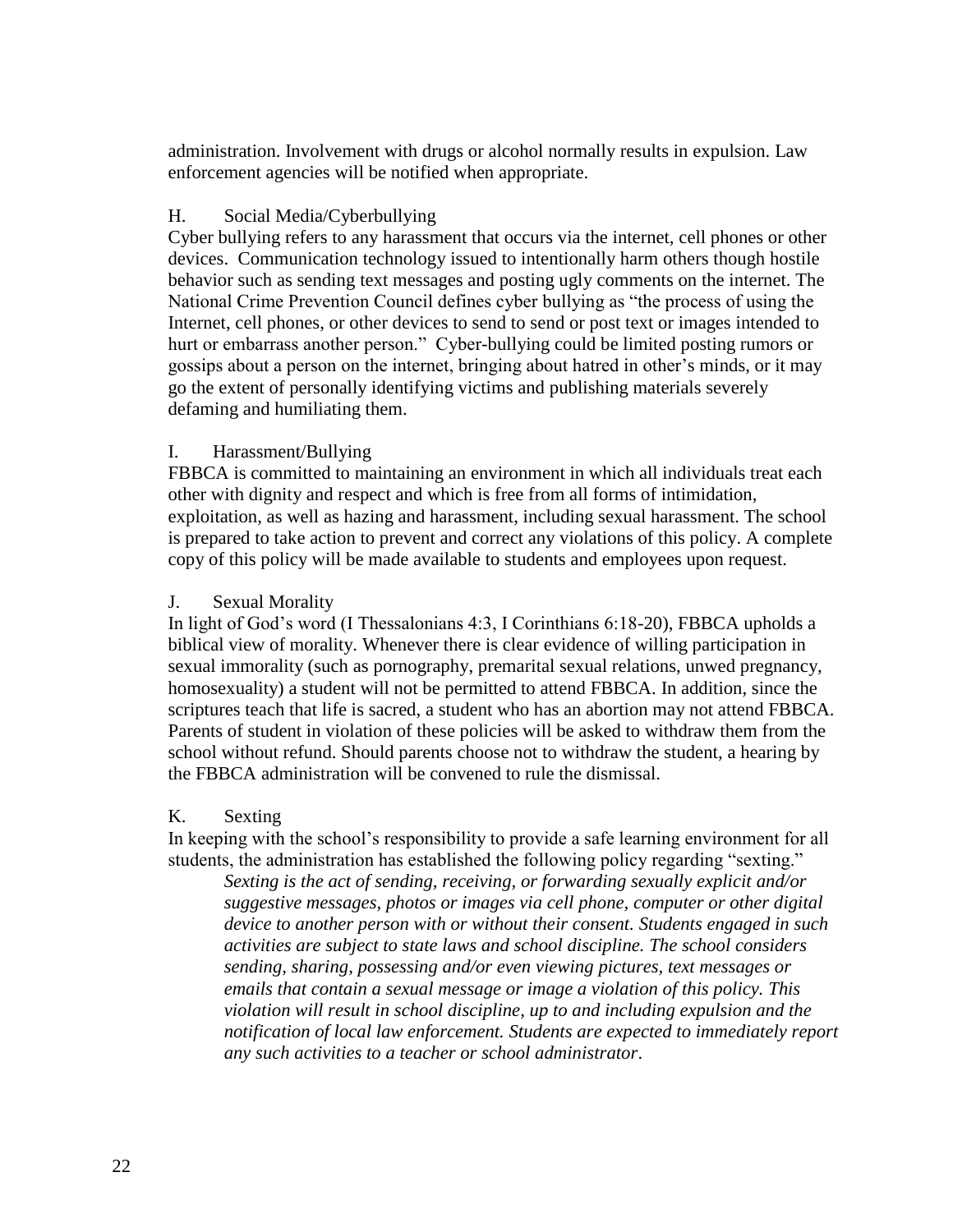# L. Arrest and/or Conviction of a Crime

FBBCA students are expected to obey the laws of the community, state, and nation. Any student who is arrested, charged with, or convicted of a crime will be subject to school discipline which may include expulsion. Offenders are required to report such incidents to the school administration for review. Failure to report an incident will result in immediate suspension pending action by FBBCA administration regarding dismissal.

# M. Cheating

Cheating includes any work that a student submits that has not been completed honestly and fully by the student. The exchanging of answers on homework, as well as plagiarism, is considered cheating. Both the obtainer and supplier of information are treated the same. For a first violation, the student receives a grade of "zero" for the assignment or test and a one-day suspension. In cases involving plagiarism, the work must be redone. For a second violation, the consequences will include the previous, as well as being placed on behavioral probation. If the second violation occurs in the same course/subject, the student will receive a failing grade (41% reduction) for the quarter and a three-day suspension.

# N. Dangerous Weapons/Items

Any student who brings a dangerous weapon (firearm, knife, etc.) or any time that would endanger the health, safety, and well-being of students or staff on school property will be immediately suspended from school, pending a hearing with FBBCA administration. The possession of a concealed weapon is a felony crime, requiring the incident to be reported to the authorities. Any student who is complicit in concealing the presence of a weapon will also be suspended pending a dismissal hearing before FBBCA administration. Neither pocket knives, lighters, firecrackers, nor other types of dangerous objects are permitted at school or on school buses.

# O. Distractible Items

Laser pointers, water guns, playing cards, cameras, listening devices, and other disturbing/distracting items are not permitted at school. These items will be confiscated and held until the last day of school or until a parent/guardian comes to the school to obtain the item. Any of these items used for educational purposes may receive special permission for use by the principal or instructor.

# P. Chewing Gum

Gum is not permitted on campus. Disciplinary points will be given to students who violate this policy. Repetitive offenses may warrant further disciplinary action.

# Q. Inappropriate Reading Material

Comic books, magazines, books or other material inappropriate (such as pornography) for the school setting are not permitted. This includes iBooks and other electronically downloaded material. Inappropriate materials will be confiscated. Some may be returned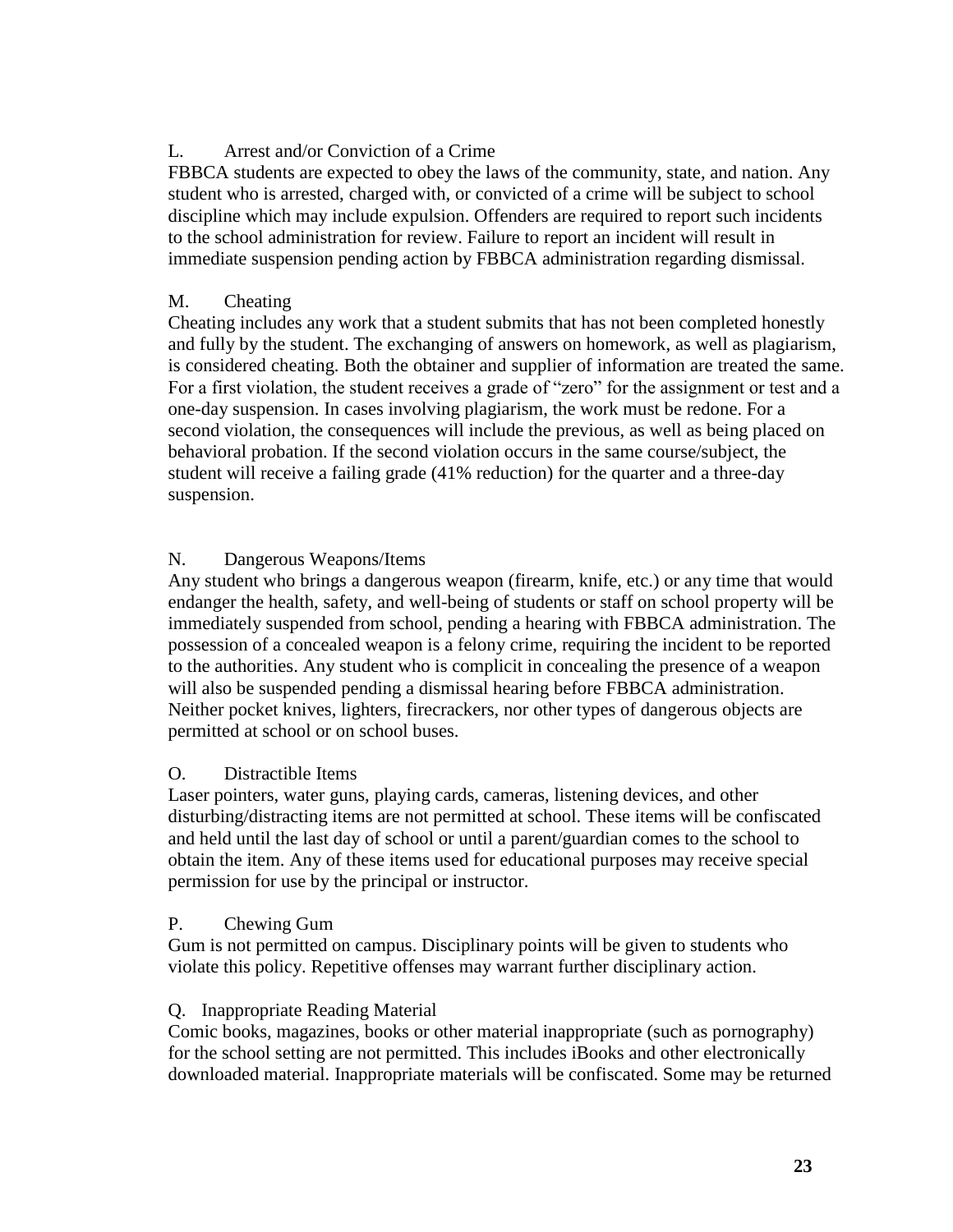during a parent conference. Any student bringing written or pictorial materials with profane, obscene, or vulgar content may be suspended from school and the material will be destroyed.

#### R. Contact between Students

No physical contact between boys and girls is permitted at school. Students are to ensure that (whether they are in class, in the halls, or in chapel) there is visible space between them.

#### S. Elevator Usage

Students may not ride elevators without an appropriate pass. Students who choose to ride the elevator without appropriate passes will be subject to disciplinary action.

#### T. Student Internet Access

Students will have access to the internet through a secure Wi-Fi network exclusive to FBBCA. Each student will be given an email address under the supervision of a parent/guardian to access appropriate applications and to utilize their iPad in the classroom. If a student is found to be inappropriately using the internet, disciplinary actions will be taken via FBBCA administration. **These uses apply to both on and off campus activity**.

Each parent and student will be required to sign the "Technology Practices, Rules and Regulation Agreement," outlining further iPad-specific rules and regulations. See also section XVIII in this handbook.

#### **Unacceptable Uses**

a. For personal safety:

- Students will not post personal contact information about themselves or other people. Personal contact information includes address, telephone number, school address, work address, etc.

- Students should promptly disclose to the teacher or other school employee any message they receive that is inappropriate or makes them feel uncomfortable. - Students will not repost a message that was sent to them privately without permission of the person who sent them the message.

- Students will not post private information about themselves or another person. Private information includes any information the other person(s) has not given consent to sharing.

#### b. Illegal Activities:

- Students will not attempt to gain unauthorized access to the FBBCA system or to any other computer system through the FBBCA system or go beyond their authorized access. This includes attempting to log in through another person's account or access another person's files. These actions are illegal, even if only for the purposes of "browsing."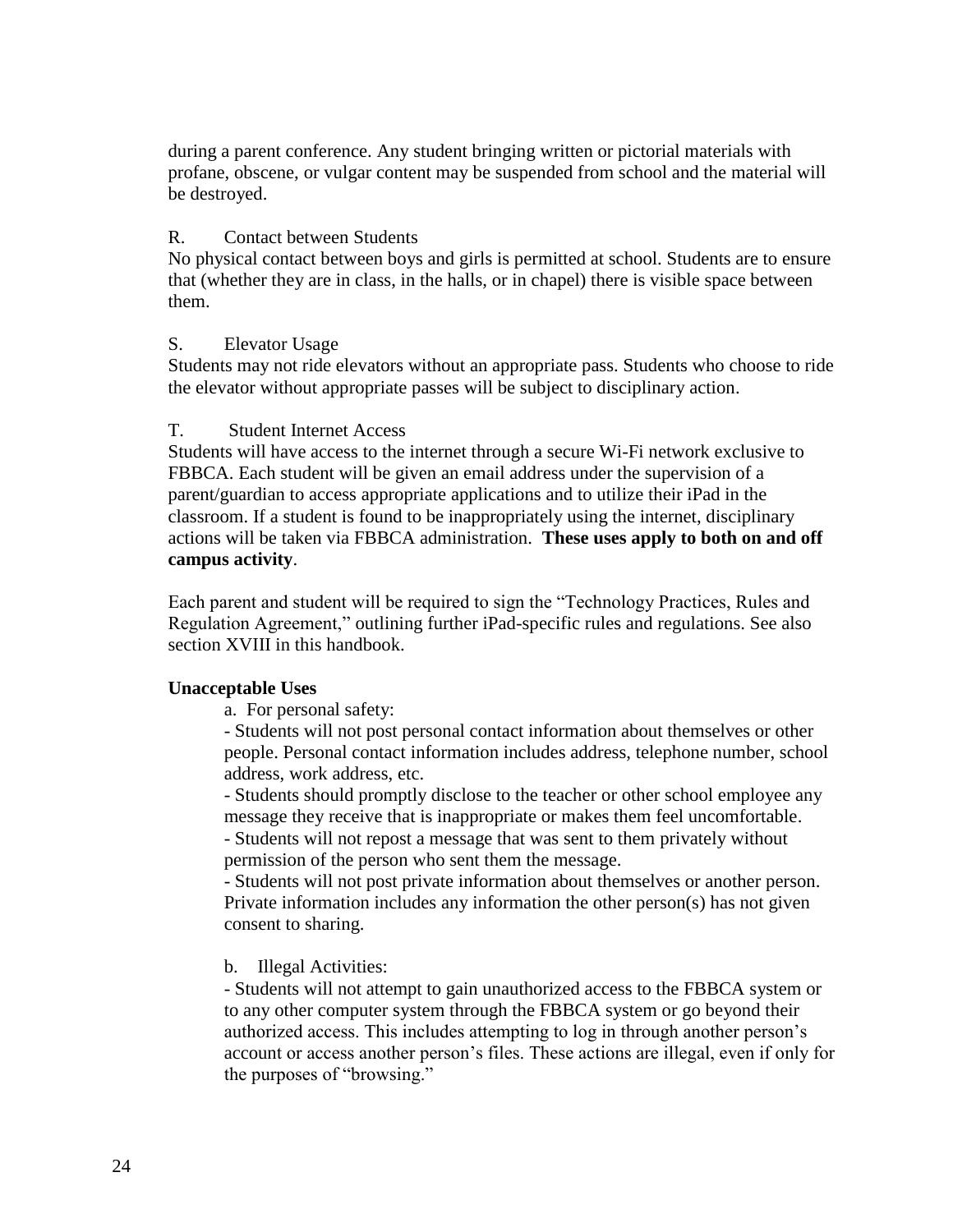c. Inappropriate Language:

- Restrictions against inappropriate language apply to public messages, private messages and material posted on web pages and/or social media sites posted on or off campus.

- Students will not use obscene, profane, lewd, vulgar, rude, inflammatory, threatening, or disrespectful language

- Students will not post information that could cause damage or a danger of disruption to another student or person's life

- Students will not engage in personal attacks, including prejudicial or discriminatory attacks.

- Students will not harass another person. Harassment is persistently acting in a manner that distresses or annoys another person. If a student is told by a person to stop sending those messages, the student must stop.

- Students will not knowingly or recklessly post false or defamatory information about a person or organization

d. Inappropriate Access to Material

- FBBCA uses a content filtering system, but no service is perfect.

- Students will not use the FBBCA system to access material that is profane or obscene (pornography); that advocates violence or discrimination towards other people (hate literature); gambling, auction or gaming sites. On rare occasions, a special exception may be made for certain topics if the purpose of gaining access is to conduct research and both the teacher and the student's parents/guardians have approved. In addition, such access must be approved and documented by the proper administrator.

e. Plagiarism and Copyright Infringement

- Students will not plagiarize works that they find on the internet. Plagiarism is taking the ideas or writings of others and presenting them as if they were the student's own.

- Students, faculty, and staff must be aware that material on the internet is covered by copyright laws. This includes pictures, text, and other graphics. All materials used off of the internet must by properly cited. This should include materials taken from "free" sites.

- Students will respect the rights of copyright owners. Copyright infringement occurs when a person inappropriately reproduces a work that is protected by a copyright. If a work contains language that specifies appropriate use of that work, students should follow the expressed requirements. If the student is unsure whether or not they can use a work, they should request permission from the copyright owner. Copyright law can be very confusing. If a student has questions, they should ask a teacher.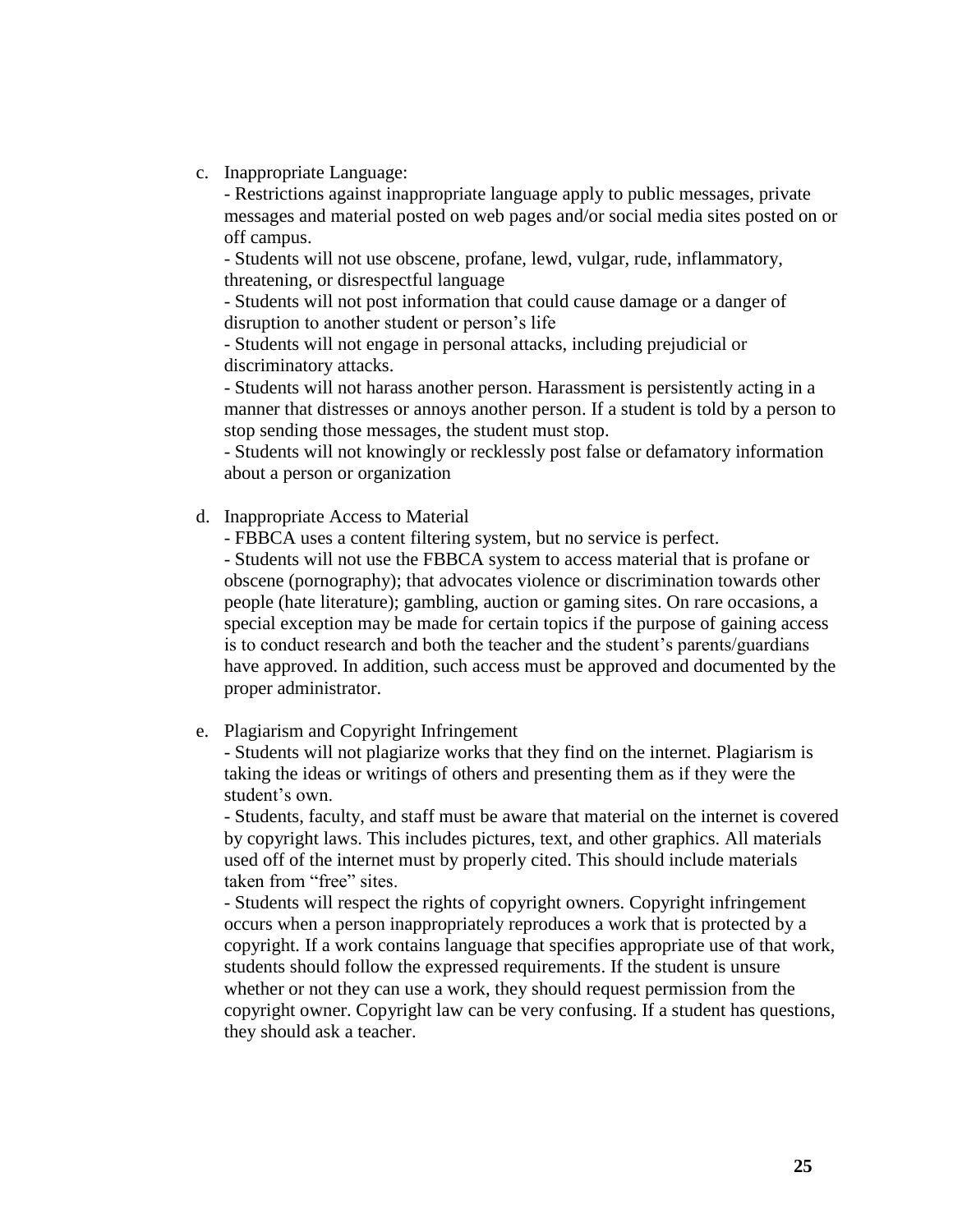# *XVIII. Middle School Technology Agreement*

Middle school students will be required to furnish their own Apple iPad that is capable of software updates. In order to have a successful and productive year while utilizing these devices, certain practices, rules and regulations are necessary. The students will have access to the internet on these devices through our filtered network. Every effort has been made to provide a safe and sound technology experience for our students and staff. We expect all of our students and staff to use this technology in a mature and professional manner and in obedience to Biblical standards and values.

Here are some regulations to focus on:

- **iPads can and will be checked at any and all times by teachers and/or parents.**
- Do not share passwords with anyone. Do not attempt to use anyone else's password to gain access to his/her account.
- Refrain from using foul language and from sharing inappropriate images, music, videos or anything else deemed inappropriate and/or offensive.
- Abstain from anything that may damage or threaten the integrity of the network.
- Refrain from careless or wasteful use of any school property (paper, ink, batteries, etc.). Use print preview to confirm that your document will print as you would like it to.
- Avoid sharing any personal information (yours or anyone else's) on the network. Assume that anything you do on your iPad and/or school computer can be viewed by anyone at anytime.
- Playing games, "surfing the net", chatting, etc. are not permitted during school hours unless specific authorization has been given by a teacher or administration.
- If your iPad has its own data plan/service and is not utilizing the Academy or Church Wi-Fi, all of these same rules apply.
- Charge your iPad nightly at home prior to coming to school each day.
- The iPads are not to be used outside of a classroom setting while at school unless permission is specially given by teacher.
- Abstain from taking photos and transmitting these to others. Photos may be taken when permission is given by the teacher for class assignments and projects.
- Any lost or damaged units are the responsibility of the student and his/her family. These units must be repaired or replaced immediately.
- We highly recommend the purchase of a **rugged/tough/durable cover** and stylus for your student. Also, we suggest that you purchase insurance for your iPad.
- ▪CELL PHONES In addition to the above, all cell phones are to be powered off (not merely silenced) during the school day (including extended care). This being the expectation, games cannot be accessed during the school (extended) day. Should a student need to call a parent, a school phone will be made available.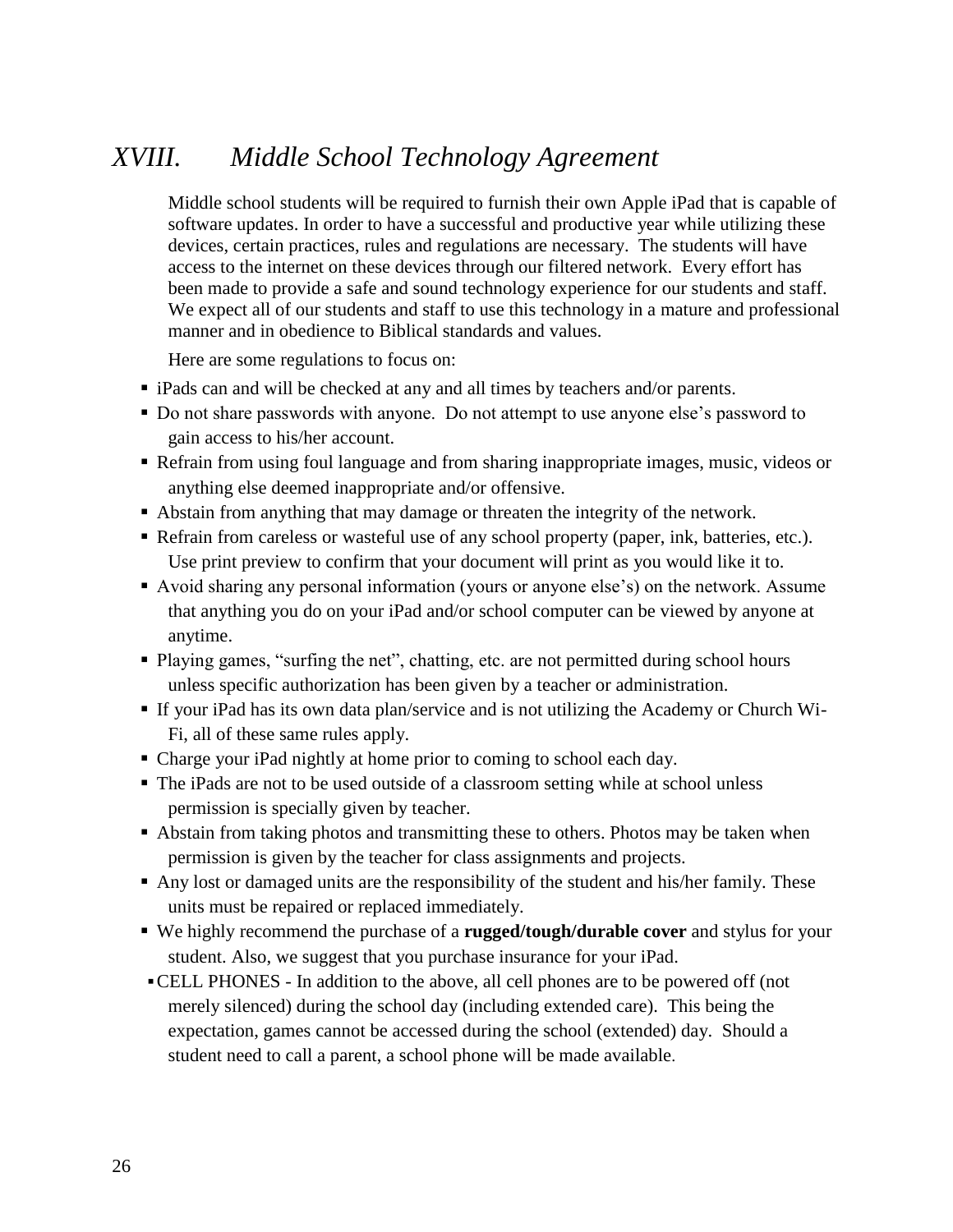# **APPS:**

- Educational apps will be assigned by the school and students will be informed how to download from the electronic app store. Parents annually will be asked to cover the first \$50 of purchases for school required apps. Any additional cost annually for educational apps, will be incurred by the school.
- **Students are allowed to place personal apps on their iPad if the parent gives consent**  and the app is appropriate for a school/church setting. If parents consent to personal apps a student may want, the parent is asked to put this in writing with the name of the app(s), sign and provide this to the teacher. **Students should not have any personal apps on their iPad without parent consent and a note written by parent to the teacher.**

Failure to comply with the above rules may result in a students' iPad/cell phone being collected by school personnel and returned only upon parent conference, loss of privileges, and/or other disciplinary action.

The use of technology in our classrooms is a privilege that we are very excited to offer to our students. Along with this privilege comes responsibility and respect for our fellow schoolmates and staff.